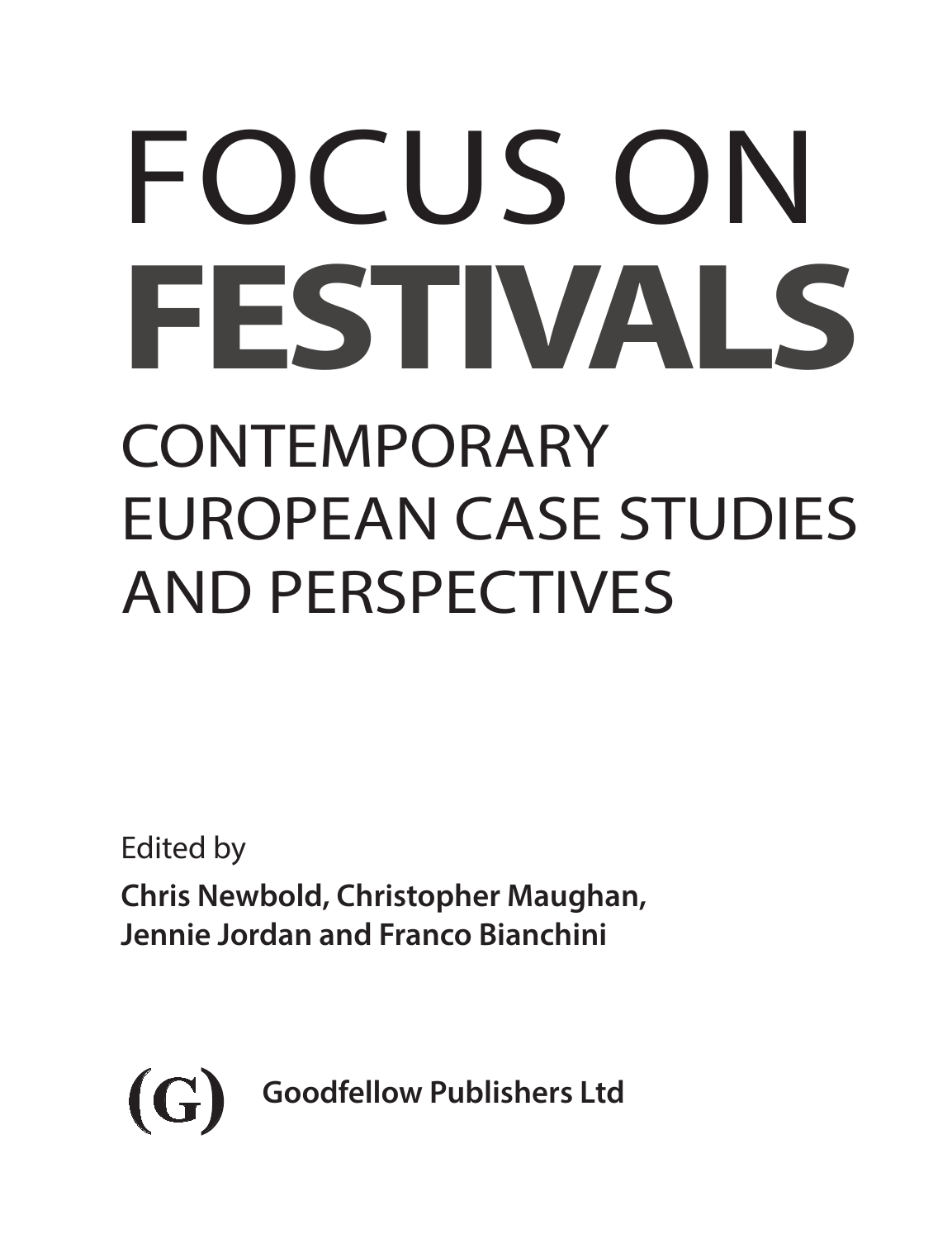<span id="page-1-0"></span>

Published by Goodfellow Publishers Limited, 26 Home Close, Wolvercote, Oxford OX2 8PS http://www.goodfellowpublishers.com

British Library Cataloguing in Publication Data: a catalogue record for this title is available from the British Library.

Library of Congress Catalog Card Number: on file.

ISBN: 978-1-910158-17-3

Copyright © Goodfellow Publishers Ltd 2015

All rights reserved. The text of this publication, or any part thereof, may not be reproduced or transmitted in any form or by any means, electronic or mechanical, including photocopying, recording, storage in an information retrieval system, or otherwise, without prior permission of the publisher or under licence from the Copyright Licensing Agency Limited. Further details of such licences (for reprographic reproduction) may be obtained from the Copyright Licensing Agency Limited, of Saffron House, 6–10 Kirby Street, London EC1N 8TS.

Design and typesetting by P.K. McBride, www.macbride.org.uk Cover design by Cylinder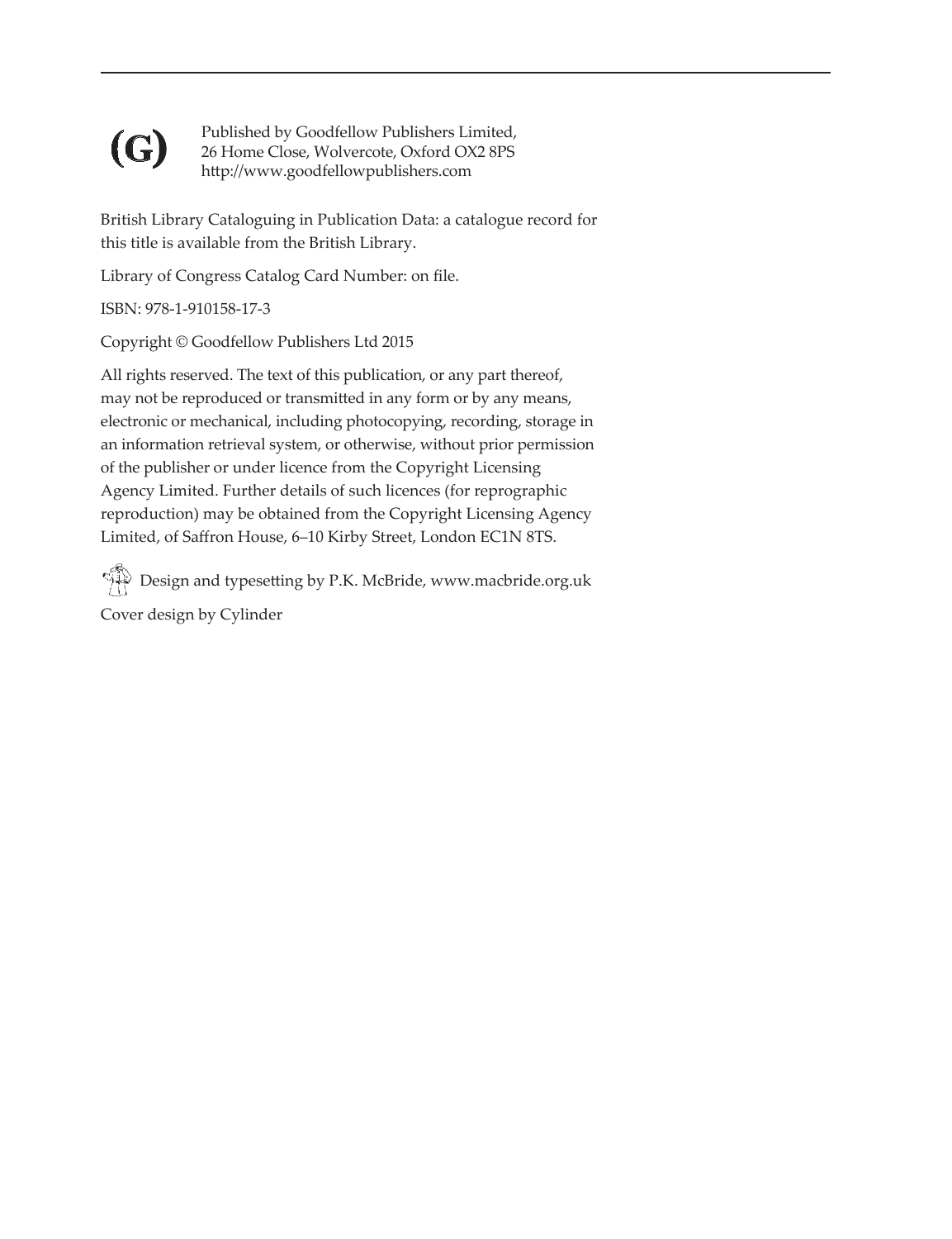# <span id="page-2-0"></span>**Contents**

#### **Notes on Contributors**

#### **Preface**

Christopher Maughan

#### **Introduction: focusing on festivals**

Chris Newbold, Jennie Jordan, Franco Bianchini and Christopher Maughan

| $\overline{1}$<br><b>SECTION 1: PERSPECTIVES AND DEBATES</b> |                                                                                                                       |                 |  |  |
|--------------------------------------------------------------|-----------------------------------------------------------------------------------------------------------------------|-----------------|--|--|
|                                                              | Introduction<br>Christopher Maughan and Jennie Jordan                                                                 | $\overline{2}$  |  |  |
| 1                                                            | Festivals: Why, What, When? A case study of Berlin<br>Nele Hertling                                                   | 10 <sup>1</sup> |  |  |
| 2                                                            | <b>Festivalisation: Patterns and Limits</b><br><b>Emmanuel Négrier</b>                                                | 18              |  |  |
| 3                                                            | Festivals, Urbanity and the Public Sphere: reflections on European festivals<br>Monica Sassatelli                     | 28              |  |  |
| 4                                                            | <b>Festivals, Conformity and Socialisation</b><br>János Zoltán Szabó                                                  | 40              |  |  |
| 5                                                            | Festivals as Communities of Practice: Learning by doing and knowledge networks<br>amongst artists<br>Roberta Comunian | 53              |  |  |
| 6                                                            | <b>Festivals of Transition: Greenlight Festival Leicester</b><br><b>Richard Fletcher</b>                              | 66              |  |  |
| <b>SECTION 2: LEADERSHIP AND MANAGEMENT</b><br>79            |                                                                                                                       |                 |  |  |
|                                                              | Introduction<br>Jennie Jordan                                                                                         | 80              |  |  |
| 7                                                            | How to Flow<br>Satu Silvanto                                                                                          | 88              |  |  |
| 8                                                            | Romaeuropa Festival: A Case Study<br>Lucio Argano                                                                     | 98              |  |  |
| 9                                                            | <b>Festival Leadership in Turbulent Times</b><br>Jennie Jordan                                                        | 107             |  |  |
|                                                              | 10 Mladi levi Festival - Reflections and Memories<br>Nevenska Koprivšek                                               | 118             |  |  |
|                                                              | 11 The Diggers' Festival: Organising a community festival with political connotations<br>Jacqui Norton                | 127             |  |  |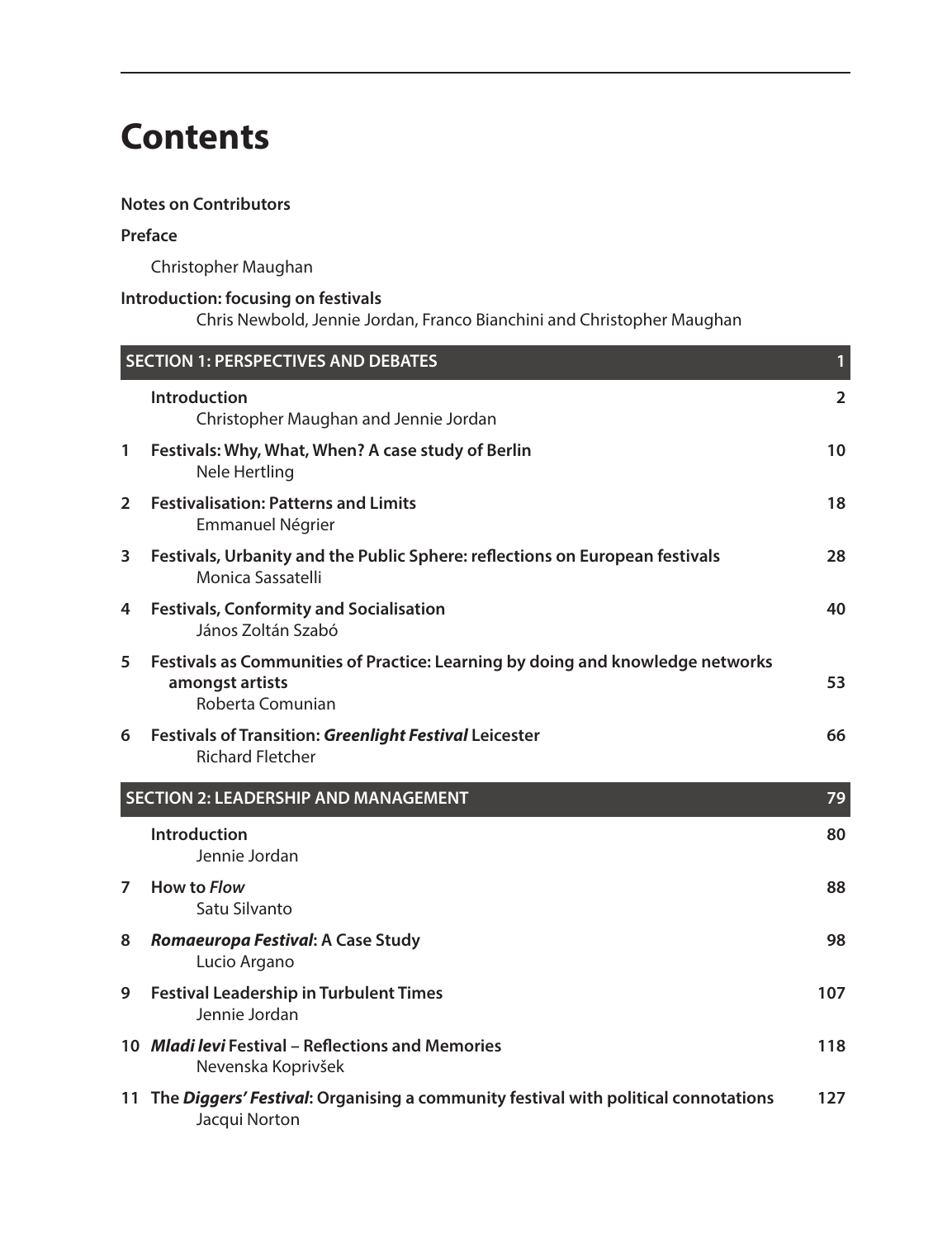| 12 Volunteering for Festivals: Why and How?<br>Anne-Marie Autissier                                                           | 138 |
|-------------------------------------------------------------------------------------------------------------------------------|-----|
| 13 Festival City - Rotterdam<br>David Dooghe                                                                                  | 147 |
| SECTION 3: IMPACTS, COMMUNITIES AND PLACES                                                                                    | 159 |
| <b>Introduction</b><br>Chris Newbold                                                                                          | 160 |
| 14 The Enchanted City: Holstebro Festive Week - an experiential and social cultural space<br>Kathrine Winkelhorn              | 168 |
| 15 Operaestate Festival Veneto: A socio-cultural and economic analysis<br>Luisella Carnelli                                   | 180 |
| 16 Street Performance: The unintended consequences of festivals<br><b>Floriane Gaber</b>                                      | 191 |
| 17 Diaspora Community Festivals and Tourism<br>Yi Fu, Philip Long and Rhodri Thomas                                           | 201 |
| 18 Mela in the UK: A 'travelled and habituated' festival<br>Rakesh Kaushal and Chris Newbold                                  | 214 |
| 19 A View from Australia<br>Robyn Archer                                                                                      | 227 |
| <b>SECTION 4: THE FUTURE OF FESTIVALS</b>                                                                                     | 239 |
| Introduction<br>Franco Bianchini and Christopher Maughan                                                                      | 240 |
| 20 Festivals in the Network Society<br><b>Greg Richards</b>                                                                   | 245 |
| 21 The Public Festival: Inspiration and interconnectivity at the heart of festivals<br><b>Kathrin Deventer</b>                | 255 |
| 22 Belonging and Unbelonging: The cultural purpose of festivals<br>Tessa Gordziejko                                           | 265 |
| 23 Transnational Festivals, a European alternative: Les Boréales and Reims Scènes d'Europe 276<br><b>Anne-Marie Autissier</b> |     |
| 24 The Future of European Festivals<br>Bernard Faivre d'Arcier                                                                | 285 |
| 25 Some Reflections on the Future of Festival Practice in Europe<br><b>Steve Austen</b>                                       | 290 |
| <b>Author Index</b>                                                                                                           | 299 |
| <b>Subject Index</b>                                                                                                          |     |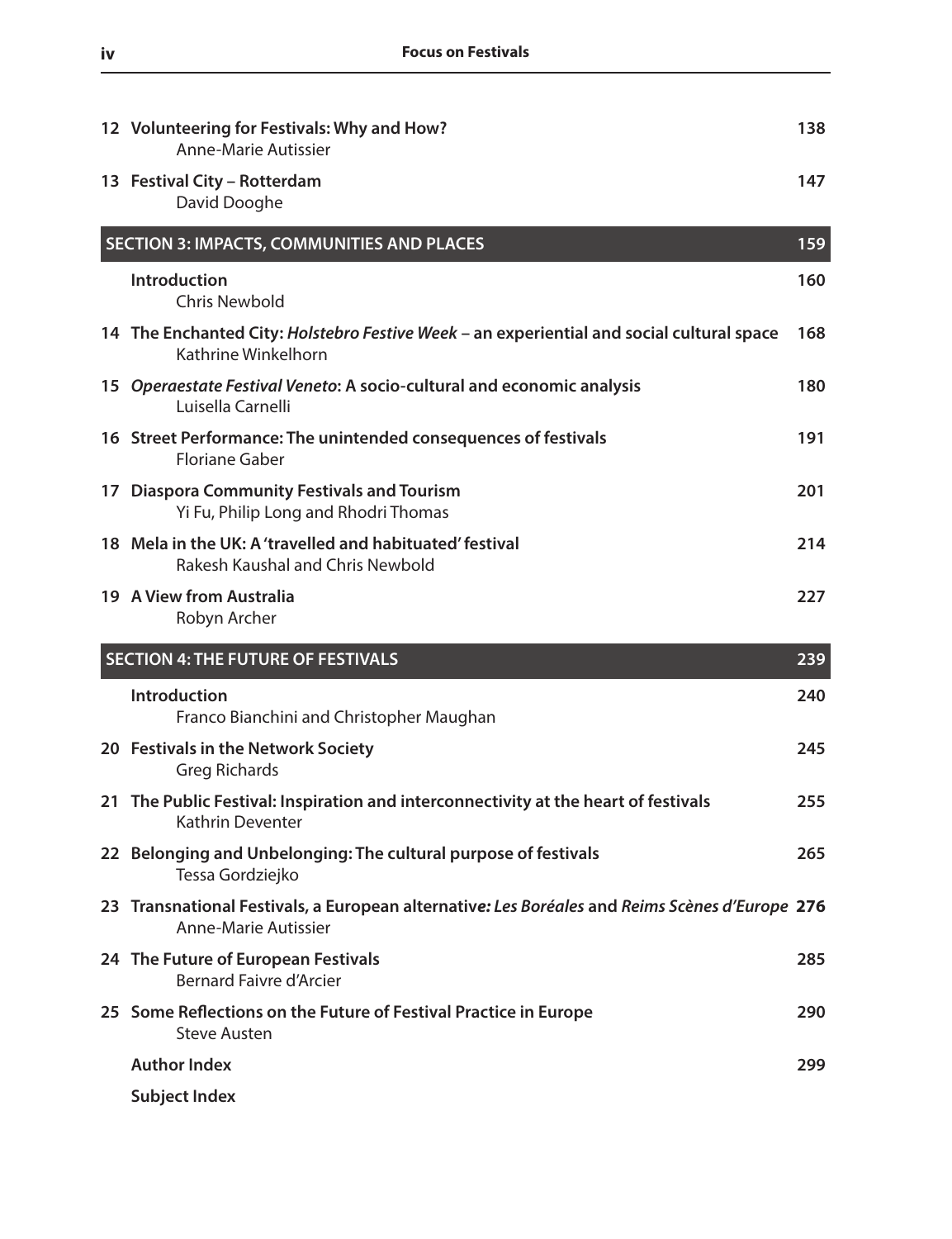# **List of figures**

| 2.1 | Eurockéennes Festival France                                                                                           | 18  |
|-----|------------------------------------------------------------------------------------------------------------------------|-----|
| 2.2 | Changing trends in society's relationship to culture                                                                   | 20  |
| 4.1 | Conceptual clarification of the festival phenomenon                                                                    | 44  |
| 4.2 | <b>Conformity indicators of festivals</b>                                                                              | 47  |
| 4.3 | Festivals and their relationships with different stakeholders                                                          | 48  |
| 5.1 | Knowledge and awareness connections between participating artists before<br><b>Fuse Medway Festival 2011</b>           | 61  |
| 5.2 | Knowledge and awareness connections between participating artists after<br><b>Fuse Medway Festival in 2011</b>         | 61  |
| 8.1 | <b>Sasha Waltz and guest</b>                                                                                           | 103 |
|     | 13.1 Artist's impression of the daily use of a multifunctional urban location in<br>Afrikaanderwijk                    | 151 |
|     | 13.2 Artist's impression of the Summer Carnival taking place in a multifunctional urban<br>location in Afrikaanderwijk | 152 |
|     | 13.3 Artist's impression of the Coolsingel as a sight for a parade in Rotterdam                                        | 153 |
|     | 13.4 Artist's impression of the Coolsingel as the central meeting space of Rotterdam<br>in winter                      | 154 |
|     | 13.5 Artist's impression of the Coolsingel as the central meeting space of Rotterdam<br>in summer                      | 154 |
|     | 14.1 Key figures, Odin Teatret in 2011                                                                                 | 169 |
|     | 14.2 Housewives dancing at Holstebro                                                                                   | 176 |
|     | 15.1 Operaestate research table                                                                                        | 182 |
|     | 18.1 Leicester Belgrave Mela                                                                                           | 221 |
|     | 19.1 The Secret River                                                                                                  | 235 |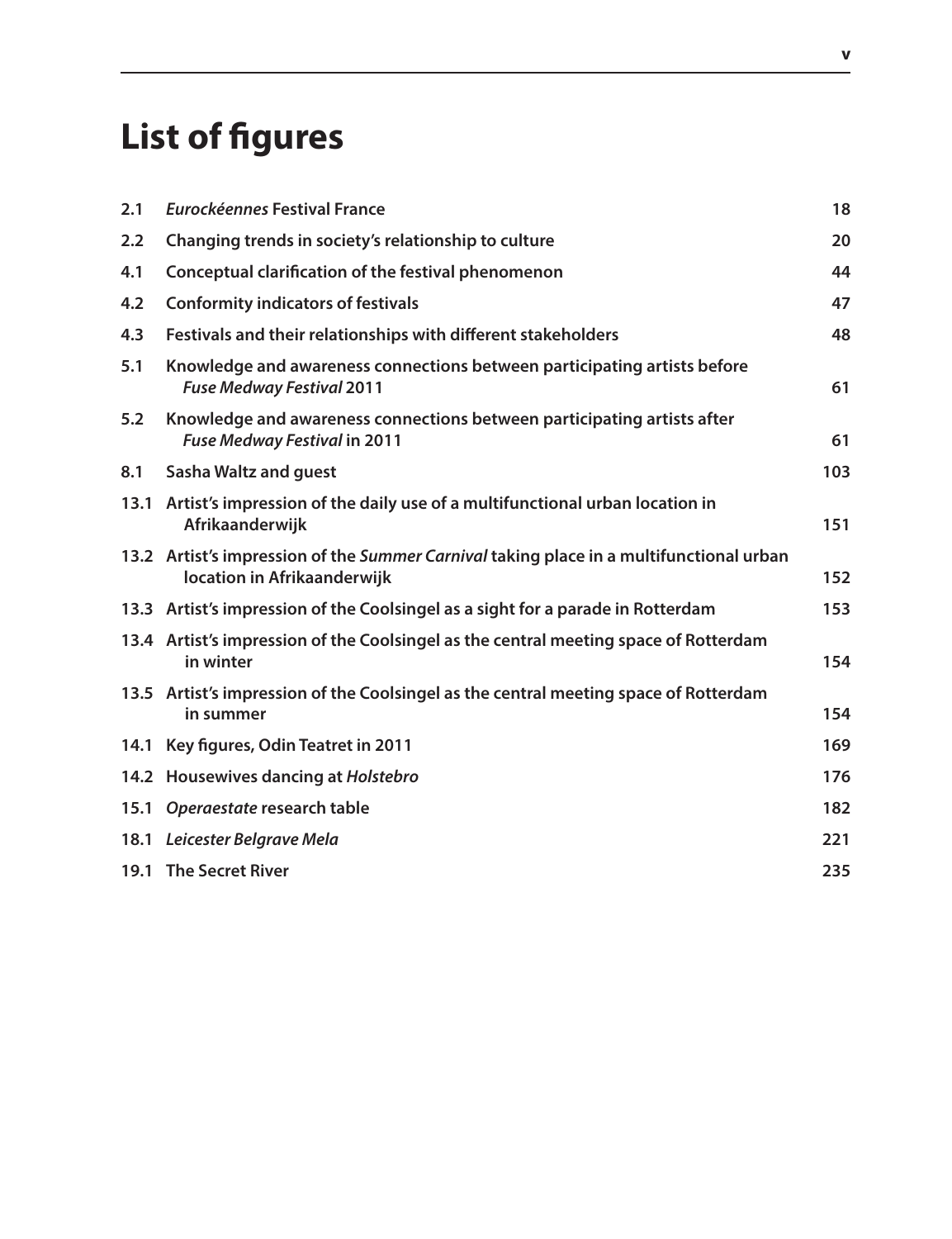## <span id="page-5-0"></span>**Notes on Contributors**

- **Robyn Archer** is a singer, writer, artistic director and public advocate for the arts. She is Artistic Director of *The Light in Winter* (which she created for Federation Square, Melbourne), Deputy Chair of *The Australia Council* (the Australian Government's arts funding and advisory body) and Strategic Advisor to Gold Coast Arts and Culture. She is a member of the *European House of Culture* and a mentor in the European Festivals Association's *Atelier* programme. Robyn is an *Officer of the Order of Australia* and has been awarded the *Chevalier de l'Ordre des Arts et des Lettres* (France) and Belgium's *Order of the Crown*. She was formerly Artistic Director of The National Festival of Australian Theatre, The Adelaide and Melbourne Festivals and Ten Days on the Island (which she created for Tasmania). She is the patron/ambassador for numerous organisations and recipient of many arts awards, most recently the *Helpmann Award* for Best Cabaret Performer 2013.
- **Lucio Argano** is Professor of Cultural Management at the Roma Tre University and the Cattolica University of Milan. Currently he is the project manager of Perugia 2019, candidate for European Capital of Culture. Previously he has managed the *Rome Film Festival*, the Festival *Romaeuropa*, *Teatro Popolare di Roma* and *Auditorium of Rome*.
- **Steve Austen** has been active in the European public domain since 1966, concentrating on performing arts, cultural policy, international cooperation and civil society issues. His CV includes: co-author of *Amsterdam Cultural Capital of Europe 1987*; setting up the informal working body *Gulliver*, with Günter Grass; Fellow of the Felix Meritis Foundation; founder of the Amsterdam Summer University; and board member of *A Soul for Europe*.
- **Anne-Marie Autissier** is Director of the Institute of European Studies at Paris 8 University. Her main research interests include: a comparative study of cultural policies in Europe; the role of arts festivals in transnational cooperation; and cultural radio channels in France and Europe.
- **Franco Bianchini** is Professor of Cultural Policy and Planning at Leeds Beckett University. From 1992 to 2007 he was Reader and Course Leader for the MA in European Cultural Planning at De Montfort University Leicester. Franco has been a member of the Editorial Board of *International Journal of Cultural Policy* since 1997 and of the Advisory Board of *ENCATC Journal of Cultural Management and Policy* since 2012. He was appointed in June 2001 to the selection panel responsible for the designation of Cork as *European Capital of Culture*. Franco acted as adviser to Liverpool Culture Company on the preparation of their successful bid for *European Capital of Culture* (2003) and on the imple-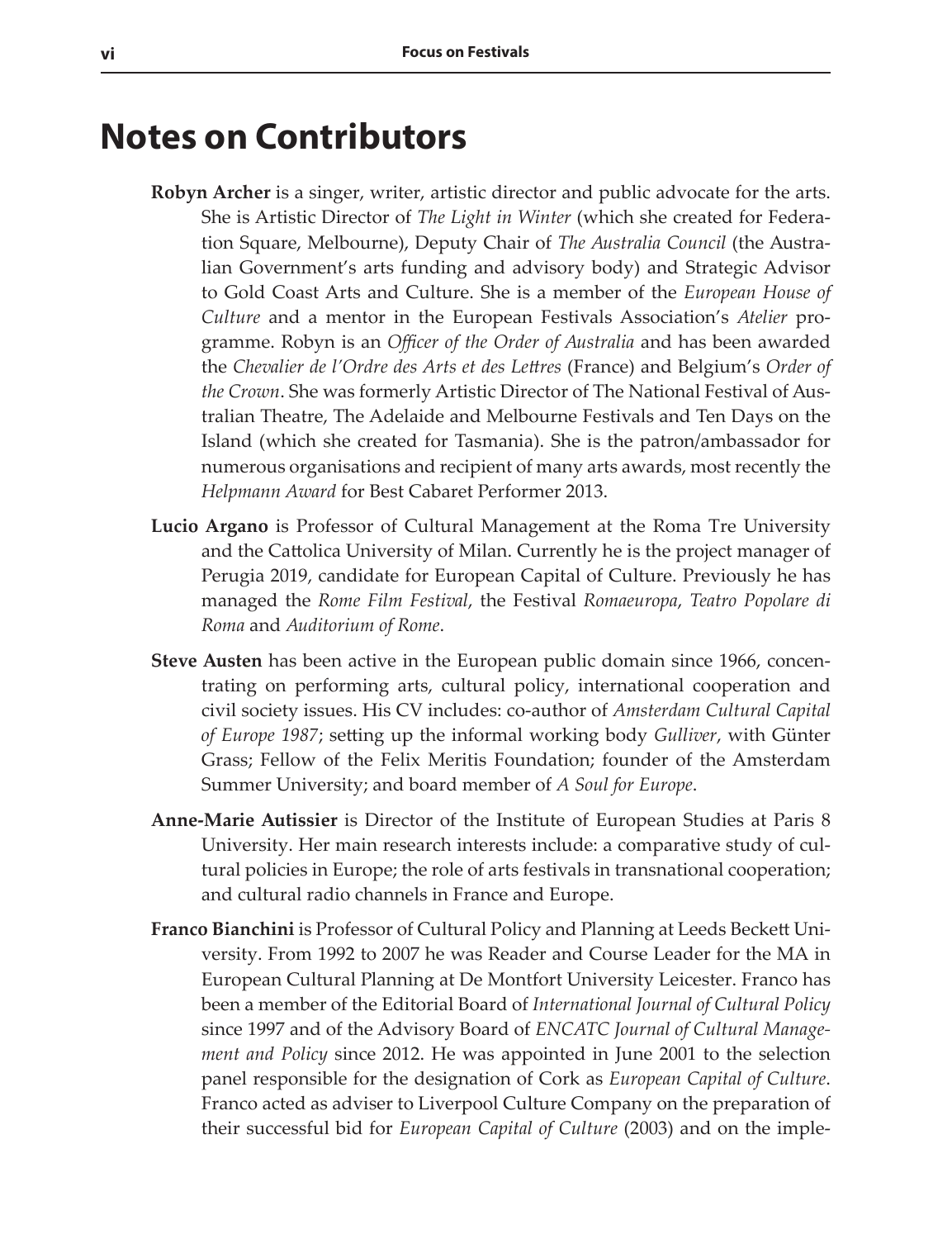<span id="page-6-0"></span>mentation of *Cities on the Edge*, a project of cultural co-operation between Liverpool, Bremen, Gdansk, Istanbul, Marseilles and Naples (2004-2009). The project formed part of the programme of Liverpool European Capital of Culture 2008. From 2010 to 2014 he was a member of the team preparing the successful bid by the city of Matera, in Southern Italy, for the title of European Capital of Culture for 2019. Franco's books include *Urban Mindscapes of Europe* (co-editor, with Godela Weiss-Sussex, Rodopi, 2006), *Planning for the Intercultural City* (with Jude Bloomfield, Comedia, 2004), *Culture and Neighbourhoods: A Comparative Report* (with L. Ghilardi Santacatterina, Council of Europe, 1997), *The Creative City* (with Charles Landry, Demos, 1995) and *Cultural Policy and Urban Regeneration: the West European Experience* (co-editor, with Michael Parkinson, Manchester University Press, 1993).

- **Luisella Carnelli** is a project manager, researcher and consultant for the Fitzcarraldo Foundation, in the field of Performing Arts. She has led or contributed to more than 50 research projects and consulting assignments, many of which have focused on the economic and socio-economic impact of cultural activities e.g. *Operaestate Festival 2012*, *MITO Settembre Musica 2012 Festival* and the *International Book Fair of Torino, 2013*. Additional research has included audience research at cultural events; audience development; and organization and strategy development.
- **Roberta Comunian** is Lecturer in Creative and Cultural Industries at the Department of Culture, Media and Creative Industries at King's College London. Her work focuses on the relationship between arts, cultural regeneration projects and the cultural and creative industries. She is currently leading an AHRC research network exploring the connections between Higher Education and the Creative Economy and has published extensively on the career opportunities and patterns of creative graduates in UK.
- **Bernard Faivre d'Arcier** served as director of the *Avignon Festival* from 1980 to 1984. He was appointed as cultural advisor to the Prime Minister and in 1986 launched the television channel La Sept, the French arm of the Franco-German channel Arte. From 1993 to 2003, Bernard was appointed for the second time as the director of *Avignon Festival*. He is presently consultant for many cultural institutions and chairs *La Biennale de Lyon.*
- **Kathrin Deventer** is the Secretary General of the *European Festivals Association*. She believes in Europe and is convinced that arts and culture in general, and festivals in particular, play an important role in involving citizens more strongly in Europe. Kathrin is one of the founding members of the *European House for Culture* in Brussels and a member of *A Soul for Europe*'s *s*trategy group.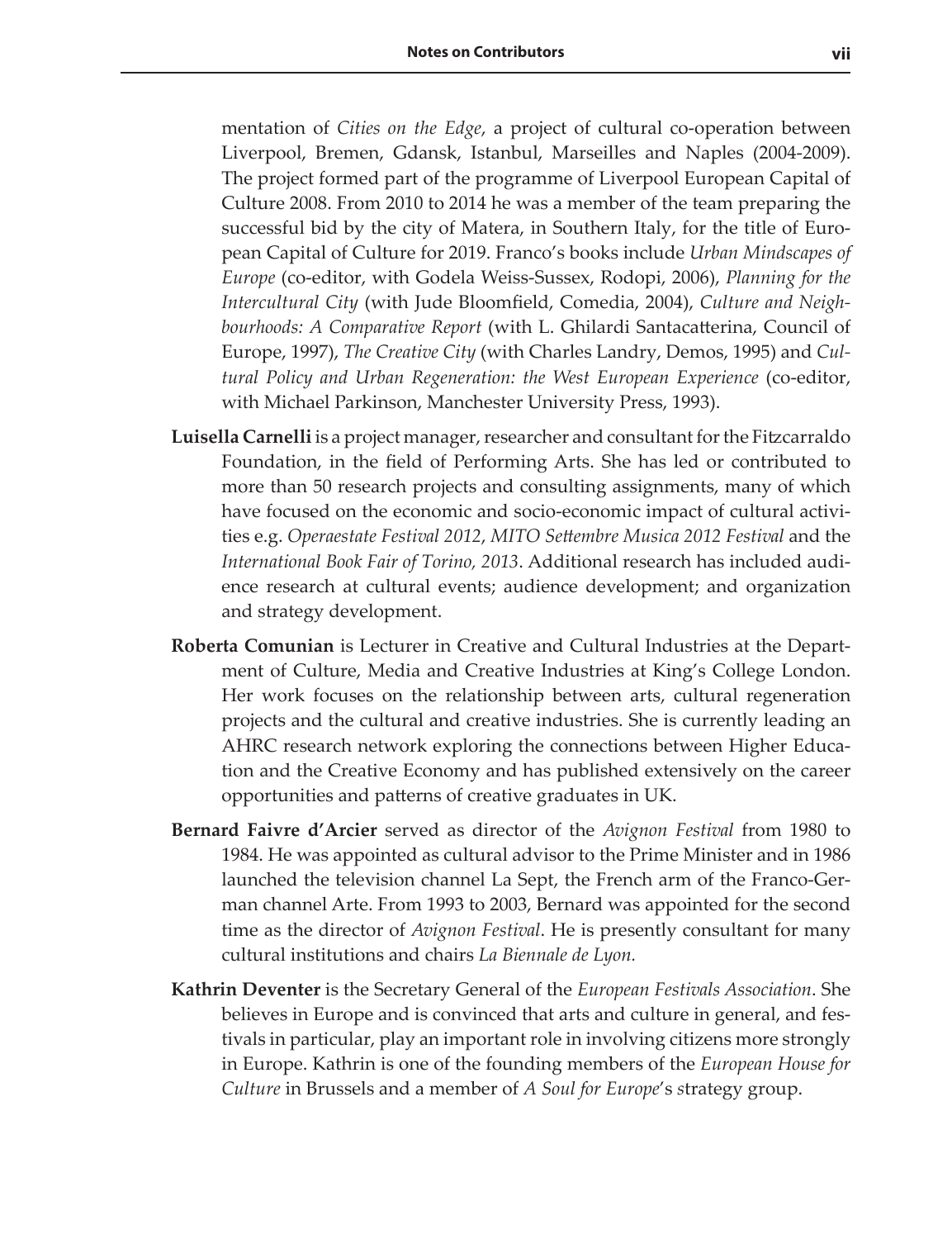- <span id="page-7-0"></span>**David Dooghe** has a life-long fascination with the relationship between humans and their surroundings, and this led him to study architecture at the LUCA School of Arts, Gent and urban design at the Rotterdam Academy of Architecture and Urban Design. As well as teaching at both institutes, he currently works as a researcher, strategist and designer on urban development.
- **Richard Fletcher** is a part-time lecturer and researcher at De Montfort University. He has contributed to a range of interdisciplinary research and public engagement projects often within the theme of sustainable development. Richard has been involved in Transition Leicester since 2010 and has been part of the *Greenlight Festival* organising team since then.
- **Yi Fu** is Lecturer in Cultural Heritage and Museum Studies at Zhejiang University, China. Her research interests include: festivals and society, intangible cultural heritage and society; museums and society; diaspora festivals and community relationships; diaspora communities, intangible cultural heritage and social relations; intangible cultural heritage, museums and tourism.
- **Floriane Gaber** is a writer, researcher, journalist, teacher and cultural consultant. She is also a lecturer at the University of Paris III where she coordinated the ARAR (Association of Research on Street Arts). She has also taught at other universities: Paris XI, Evry and Cergy in press, expression and communication techniques, street arts, poetry reading and literature. She is a well-travelled European commentator and critic of street theatre, mime, circus and spoken/written word performance. She has been published widely and is a regular contributor to cultural and arts journals and magazines.
- **Tessa Gordziejko** is a Creative Programmer with *iMove* (since September 2007) with which she worked on the creative programme for the *UK Cultural Olympiad* in 2012. Previously a writer, director, producer, production manager, stage manager, arts development consultant and trainer, she was Director of Arts & Business Yorkshire for six years. She has worked primarily in the performing arts, but also in media and visual arts and with museums and heritage organisations.
- **Nele Hertling** is currently Vice-President of the Academy of Arts in Berlin and a co-founder and member of the strategy group of *A Soul for Europe*. One of Germany's most influential figures from German alternative culture, her career began with a degree in German Philology and Theatre from Humboldt University of Berlin. From 1963 to 1988 she worked as a Research Associate at the Academy of Arts in Berlin (West). In 1987 she took over the management of the Berlin workshop to develop the programme for *Berlin - European City of Culture* 1988 for which she was appointed its Artistic Director. From 1989-2003 she was Director of the Hebbel Theatre in Berlin, Artistic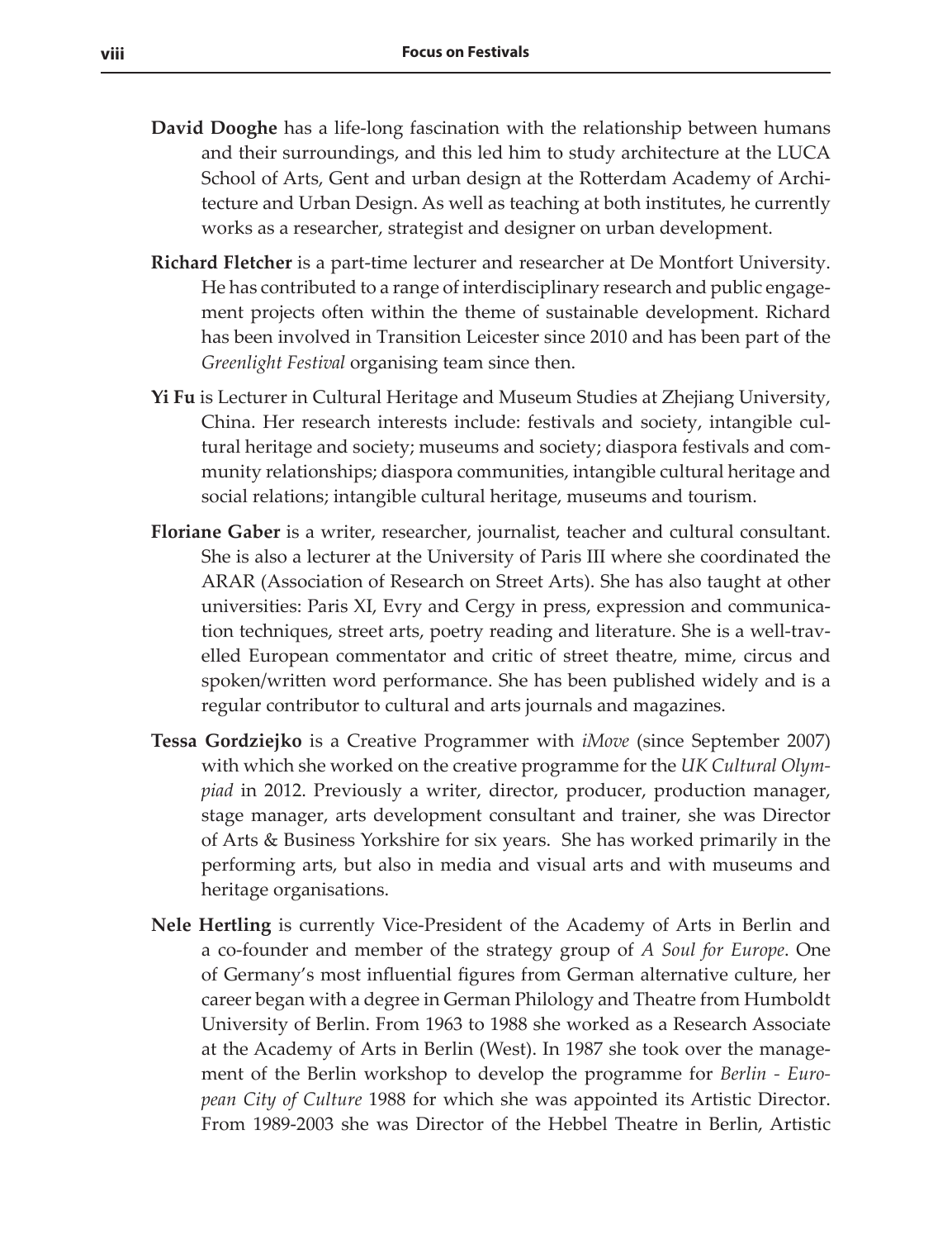<span id="page-8-0"></span>Director of the *Theater der Welt* festival (1999). From summer 2003 to 2007 she was Director of the *Artists in Berlin Programme of the DAAD*. She has been a member and collaborator on numerous committees and networks, including the IETM (Informal European Theatre Meeting), *Theorem*, the advisory board of the Performing Arts of the Goethe Institute and the Board of Trustees of the Federal Cultural Foundation.

- **Jennie Jordan** is Senior Lecturer in Arts and Festivals Management, De Montfort University Leicester, where she focuses on cultural leadership, cultural policy and audience engagement. Prior to her move into academia, Jennie had a varied background in the cultural and voluntary sectors. She was Head of Marketing at Phoenix Arts from 1995 to 1999, before joining regional audience development agency, Midlands Arts Marketing, and going on to work with the third sector development body, Engage East Midlands. Jennie has a significant track record as a consultant, having worked for the Department of Cultural Media and Sport, the Department of Food and Rural Affairs and national bodies such as Youth Music, Capacity Builders and Arts Council England. She is currently undertaking a PhD researching festivals and has written an Arts Council funded research paper as part of the *Discussion Papers in Arts and Festivals Management series*, which she co-edits with Chris Newbold, and she sits on the board of New Perspectives Theatre Company.
- **Rakesh Kaushal** is a freelance writer and academic in media, culture and journalism, with twenty years' teaching and researching experience in universities that include Leicester, Cardiff and the University of the West of England.
- **Nevenka Koprivše**k is a Director of *BUNKER Productions* and founder of the *Mladi levi Festival*, and also a member of IETM and DBM *Danse Bassin Méditerranée* (Ljubljana, Slovenia). She first trained and worked as actress, before moving into theatre direction and becoming artistic director for the Glej Theatre, 1989-97. In 1997 she founded *BUNKER* and since then has acted as the company's director.
- **Philip Long** is Head of the Tourism Academic Group at Bournemouth University. His research interests include: festivals, cultural events and their tourism dimensions; connections between international film, television and tourism; diaspora communities, social exclusion and tourism. Philip is a Board member of the International Festivals and Events Association (Europe).
- **Christopher Maughan** worked as an academic and researcher at De Montfort University for over 25 years. In 2002-3 he co-authored a major report on the economic and social impact of ten cultural festivals in the East Midlands of England. Since then he has contributed to the development of two festivals' tool-kits and published related work on festivals' life cycles, festivals and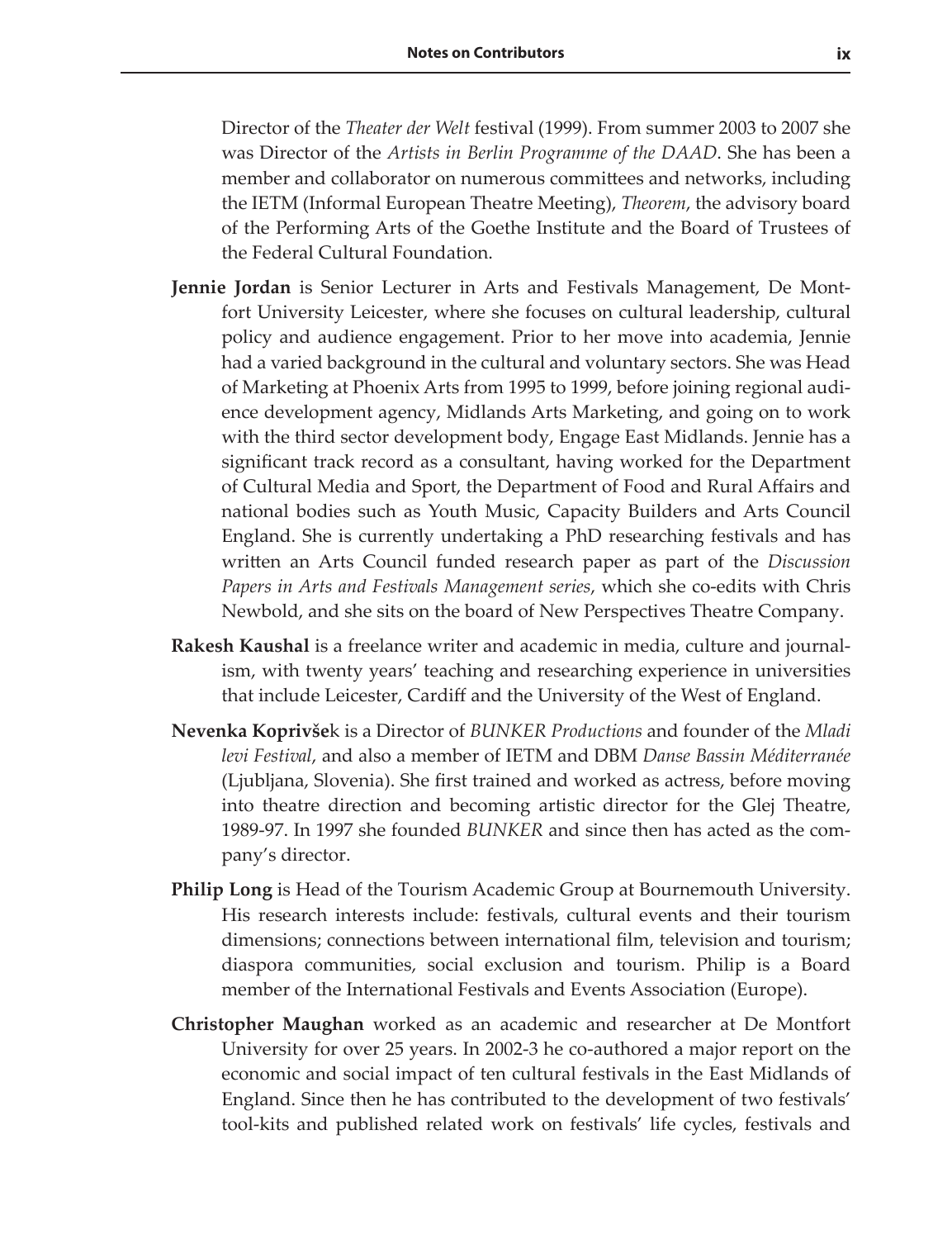public authorities, and continues to undertake primary research on the economic impact of festivals. His work on festivals led to De Montfort University being a founder member of the European Festival Research Project and to him editing *Festivals in Focus* and undertaking a leading role in the editing of this companion collection.

- **Emmanuel Négrier** is a CNRS senior research fellow in political science at CEPEL, University of Montpellier I (France). He dedicates a notable part of his investigations to festivals and public policies. He is the author or co-author of the following books: *Les Musiques du monde et leurs publics*, Le Mot et le Reste, 2014; *Music Festivals : a Changing World*, Michel de Maule ed. 2013; *Un territoire de rock*, L'Harmattan 2012; *Les publics des festivals*, Michel de Maule 2010.
- **Chris Newbold** is Senior Lecturer in Arts and Cultural Industries Management and Programme Leader for the MSc. Cultural Events Management, De Montfort University Leicester. Chris has been working in media education for twenty five years, he has published on culture, media and research methods, and has produced two major text books in *Approaches to Media* (1995) and *The Media Book* (2002). He has just completed with Rakesh Kaushal an Arts Council England funded research project into mela festivals in the UK, and is joint series editor with Jennie Jordan of the *Discussion Papers in Arts and Festivals Management* series.
- **Jacqui Norton** is Senior Lecturer in Arts and Festivals Management, De Montfort University Leicester. She has extensive experience of the music industry having worked for Chrysalis Music as Copyright Manager, and Zomba Production Music as Production Manager. She now runs her own music consultancy company and was a Director of a Community Interest Company, which aimed to promote social inclusion through song-writing. Jacqui is founder and director of the *Diggers Festival* in Northamptonshire.
- **Greg Richards** is Professor of Leisure Studies at Tilburg University and Professor of Events at NHTV Breda University of Applied Sciences in the Netherlands. He has researched and published extensively on festivals and events, particularly the European Capital of Culture. Recent publications include *Eventful Cities* and *Exploring the Social Impact of Events* (both published by Routledge).
- **Monica Sassatelli** is a cultural sociologist with a particular interest in cultural events and institutions, and has a focus on Europe. She is a Lecturer in the Sociology Department at Goldsmiths, University of London, where she is also codirector of the Centre for Urban and Community research. She co-edited the volume *Festivals and the Cultural Public Sphere* (with L. Giorgi and G. Delanty, Routledge 2011).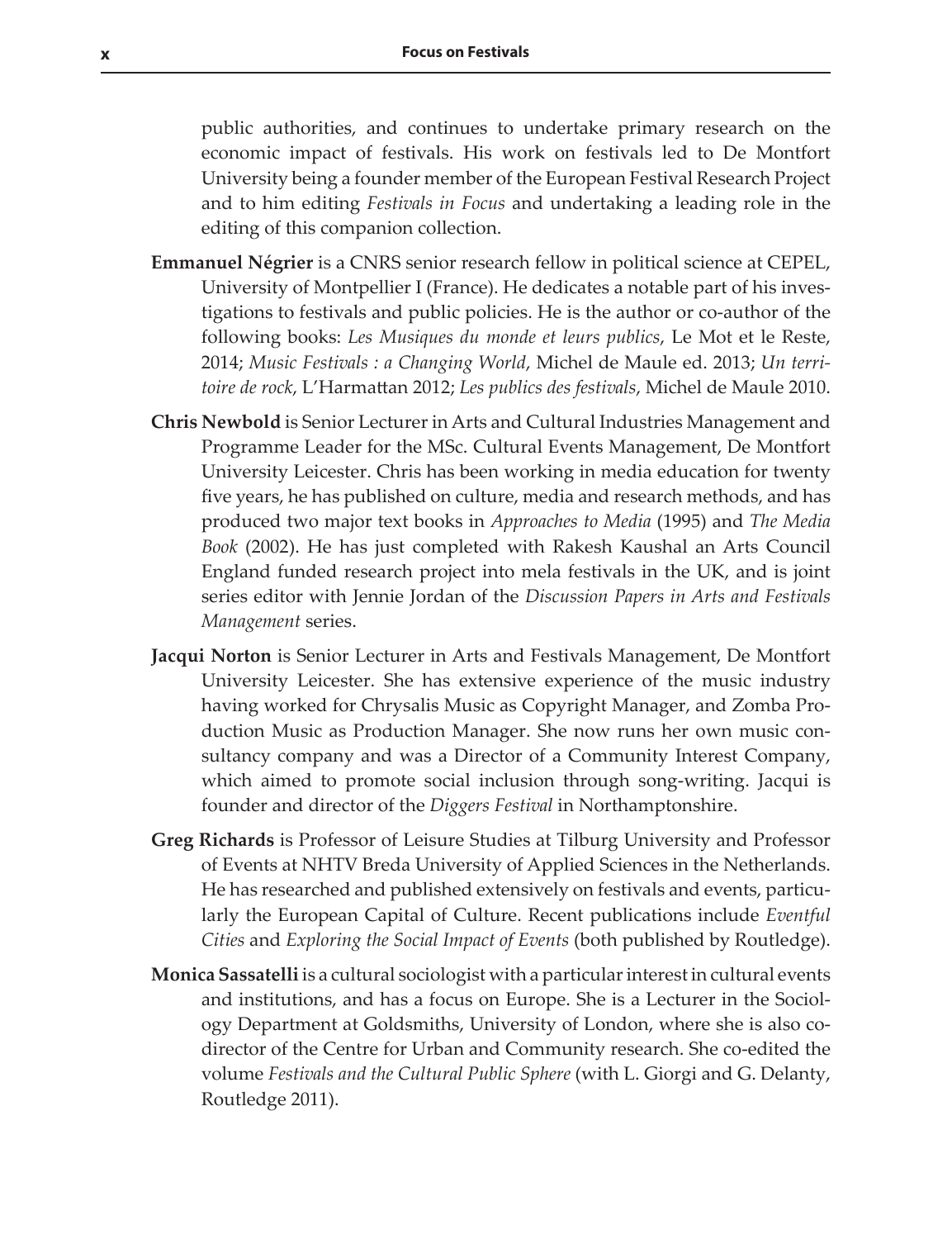- **Satu Silvanto** is a sociologist and cultural policy expert. Since 2003, she has been engaged in urban cultural policies as a researcher, project manager, adviser and, most recently, planning officer of the City of Helsinki Cultural Office. Satu is the editor of two books *Festivaalien Helsinki* (Helsinki – a festival city) and *Kaupunkilaisten kulttuurikeskus* (Cultural Centres for Urban Citizens). She has contributed to European publications, such as *The Europe of festivals: From Zagreb to Edinburgh, intersecting viewpoints* (edited by Anne-Marie Autissier), and participated in several European projects, such as *Eurocult21* (led by Eurocities), *Access of Young People to Culture* (Interarts), *Festival Policies of Public Authorities in Europe* (CIRCLE/EFRP). Today, her main interests lie in promoting community arts and encouraging artists to work outside the comfort zone of their own institutions and to work directly with and for people.
- **János Zoltán Szabó** is a guest lecturer at Eötvös Loránd University, Budapest, and senior adviser at the Ministry of Human Resources, Hungary. Formerly he worked as a research officer at the Budapest Observatory (2003-2012), an independent expert (2000-2003) and theatre manager at Csokonai Theatre, Debrecen (1995-2000). He obtained his PhD in Educational Sciences from Debrecen University (2012).
- **Rhodri Thomas** is Professor of Tourism and Events Policy and Head of the International Centre for Research in Events, Tourism and Hospitality (ICRETH) at Leeds Beckett University, UK. His research interests encompass various issues associated with the influence of public policy on business behaviour in the events and tourism sectors.
- **Katherine Winkelhorn** is responsible for the Masters programme in Culture and Media Production at Malmo University. Her research work includes audience development in collaboration with Roskilde University and with *Malmö Stadsteater*, *Københavns Musikteater* and *Teater Faar 302*. Other work includes working on a festival in Bangalore, with academics, artists, activists and practitioners, considering how modernity is mediated, in collaboration with the Srishti School of Arts, Design and Technology in Bangalore. For five years she worked for *Copenhagen 96 – European Capital of Culture*, where she was responsible for its large-scale international projects for the performing and visual arts. Following that she has initiated many international collaborations between academia and the arts, in India, South Africa and former Yugoslavia. For some years she has worked at *Hotel Pro Forma* and *Odin Teatret*, both located in Denmark, where she lives.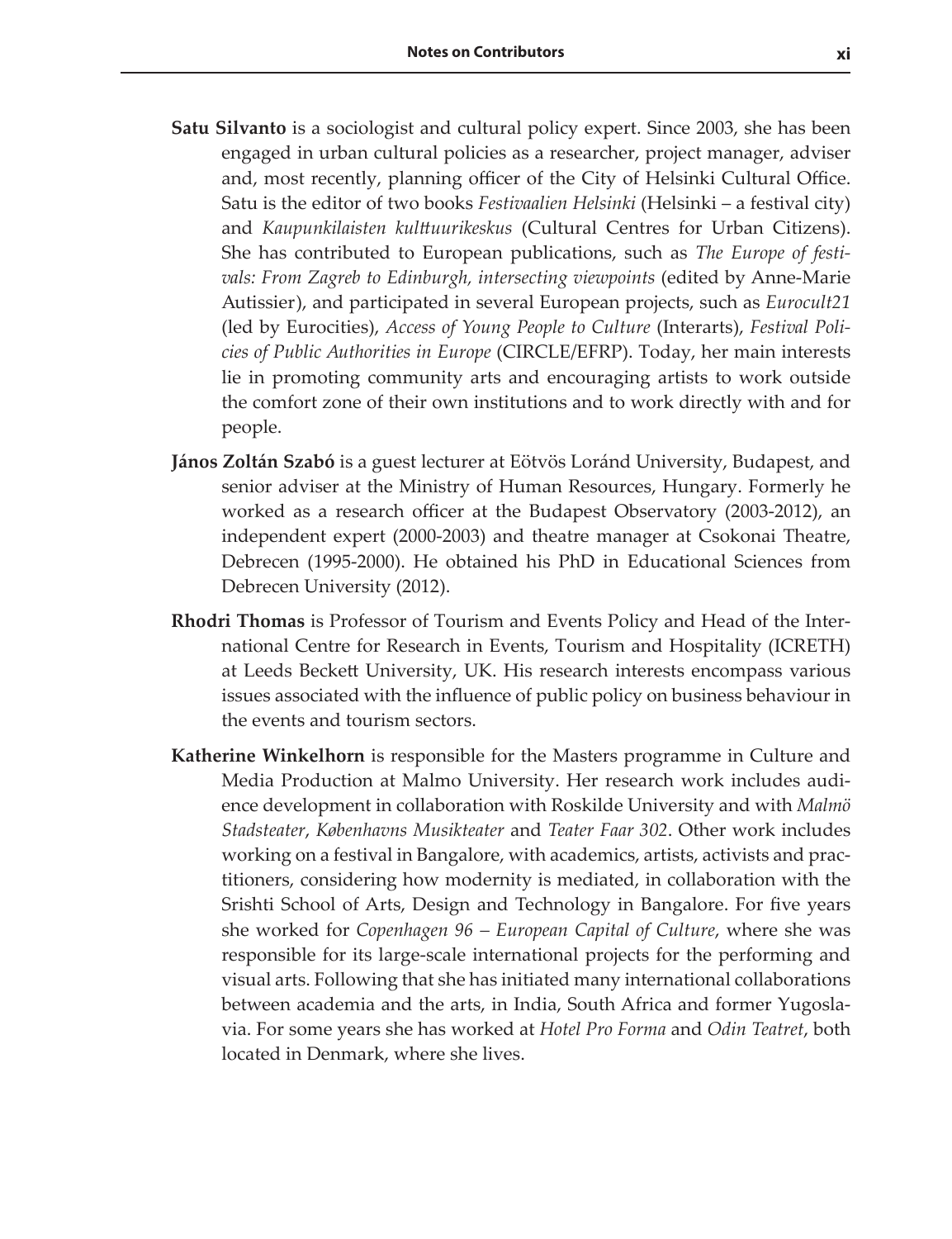## **Preface**

#### Christopher Maughan

The aim of this book, *Focus on Festivals*, is to present a collection of work that adds to the limited literature about one of our most ubiquitous cultural phenomena, festivals, and to stimulate interest in their study and increase understanding about their importance in contemporary society. An important contribution to the development of this book was given by Dragan Klaić*.* He committed himself to publishing such a book as part of his work for the European Festival Research Project (EFRP), which he set up in 2004. Sadly, he was unable to realise this aspect of his vision but his colleagues in EFRP continued working on the project following his untimely death in 2011.

It was partly in response to Dragan's passionate and critical engagement with festivals that the authors featured in this collection responded to invitations by Franco Bianchini and myself, and agreed to contribute their work as a tribute to Dragan. The editors wish to acknowledge their generosity in agreeing to the inclusion of their essays and in this way enabling many others to benefit from their experience and insights.

EFRP is an international, interdisciplinary consortium, focused on the dynamics of artistic festivals in contemporary life. One of its principal aims is to understand the underlying causes of the current proliferation of festivals, the resource implications and diagnostic perspectives. Dragan's personal interest was predominantly in those festivals that are driven by a firm artistic vision, involving international programming and which benefit from substantial support from public authorities.

The focus on Europe is a reflection of the fact that EFRP was a consortium with a membership drawn largely from researchers, festival managers and policy-makers who are based in Europe. This collection reflects other voices and perspectives on the aims and impacts of festivals in contemporary Europe with the addition of an essay by Robyn Archer, 'A view from Australia'.

In the period 2004 to 2011, EFRP, drawing upon Dragan's inexhaustible address book and personal charisma, encouraged new and established researchers to write research papers, and share their knowledge in intensive research workshops on specific topics where the results of their research were presented and discussed. Such workshops took place in Nitra (2005), Leicester and Le Mans (2006), Barcelona (2007), Helsinki and Moscow (2008) Novi Sad and Leeds (2009), Poznan (2010) and Strasbourg and Maribor (2011).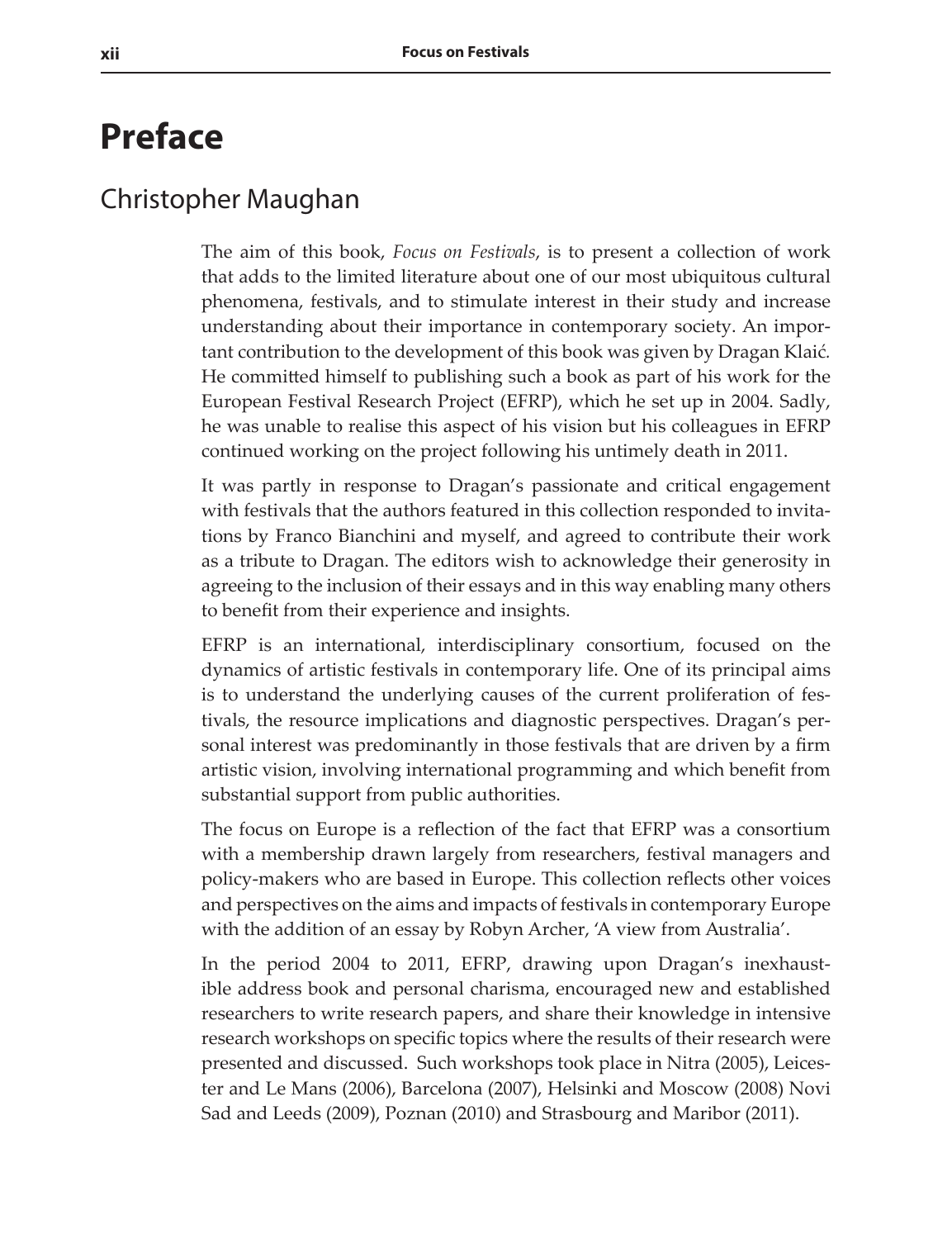It was from these myriad sources that Dragan proposed to develop an edited book on festival politics, programming, impacts and governance and which might also serve as a source of conclusions, trends, forecasts and recommendations for festival managers, public authorities (as subsidy givers) and potential sponsors. At the present time all research outcomes are accessible in a public repository at the website of the European Festivals Association [\(http://www.efa-aef.eu/efahome/efrp.cfm](http://www.efa-aef.org/efahome/efrp.cfm)).

The genesis of this book as a final outcome of EFRP has drawn together a collection of research perspectives that reveals the richness of the work and thought that is being applied to the festivals sector in a European context. However, compared to the volume and depth of work available in other cultural sectors, the festivals sector is still relatively under-researched. The scope for future research is wide and many features of this ubiquitous phenomenon are still ripe for investigation.

This collection is a companion to a slimmer publication, *Festivals in Focus*, published by the Budapest Observatory in conjunction with the Central European University in 2014 (Klaić 2014). That book features an important part of Dragan's legacy, four essays with which he intended to introduce a collective volume of work derived from EFRP seminars. Because of his untimely death these chapters have to be seen as work in progress. Nonetheless, these four essays display his sharp critical ability and raise many interesting questions about festivals, not just in Europe but in a global context.

The two themes at the heart of *Festivals in Focus* are echoed in this collection too. The first is the role festivals play in contemporary life. This includes the need to understand the social, cultural, political, economic and physical contexts in which festivals operate. But we should also reflect on how the international dimension of artistic festivals – strongly advocated by Dragan – is precisely what allows them to make a deeper, critical and transformative contribution, by relativising and questioning the fundamentals of our everyday lives, political arrangements and ethical values.

The second insight is to the understanding that Dragan Klai*ć* himself had of the fragile world of festivals. Dragan thought that artistic festivals could make a significant contribution to achieving a more internationalist approach to arts programming, audience development and integration with local policy agendas, ranging from economic regeneration and tourism to education and social inclusion. Dragan's advocacy and promotion of EFRP was an important aspect of his encouragement of a more longitudinal and collegiate approach to research and of his expectation of critical reflection. He profoundly believed that festivals had the potential (denied to many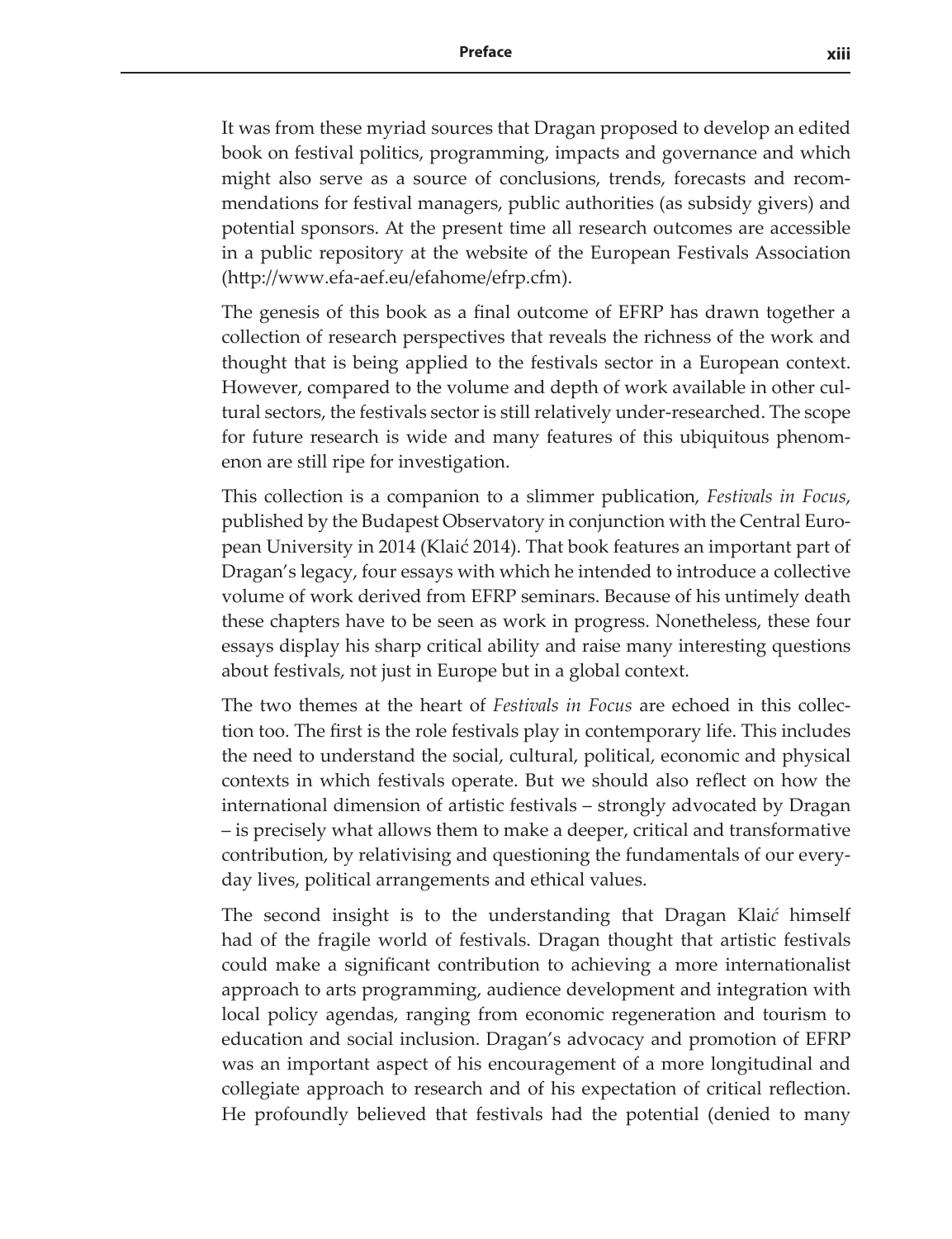continuously operating organisations) to explore a more risk-oriented arts agenda. Such openness of artistic festivals to innovation and risk would bring them closer to a key feature of his life's work: the idea of 'Europe as a cultural project'.

It is hoped that, as well as being a fitting tribute to him and his passionate evocation of arts festivals, this collection will stimulate greater interest in the sector and a deeper analysis of the benefits that festivals deliver globally as well as within Europe.

#### **Bibliography**

Klaić, D. (2014) *Festivals in Focus*, Budapest: Budapest Observatory and CEU

## **Acknowledgements**

We would like to thank staff and students of Arts and Festivals Management at De Montfort University Leicester, for their help and encouragement. Thanks in-particular are due to Maurice Maguire, Tony Graves and Jacqui Norton for their advice and unwavering support of this project.

The editors wish to thank Peter Inkei (Budapest Observatory), Anne-Marie Autissier (Paris VIII University) and Richard Fletcher (De Montfort University) for their editorial support and advice, and Tom Faber for his translation from the French of the chapter by Bernard Faivre d'Arcier.

The editors would like to acknowledge the financial support received from the European Cultural Foundation funding for the establishment of EFRP in 2004, and the support we have received from the European Festivals Association and the British Arts Festivals Association.

Special thanks are due also to Julia Bala, widow of the late Dragan Klaić, for being continuously supportive of this project and its companion *Festivals in Focus*.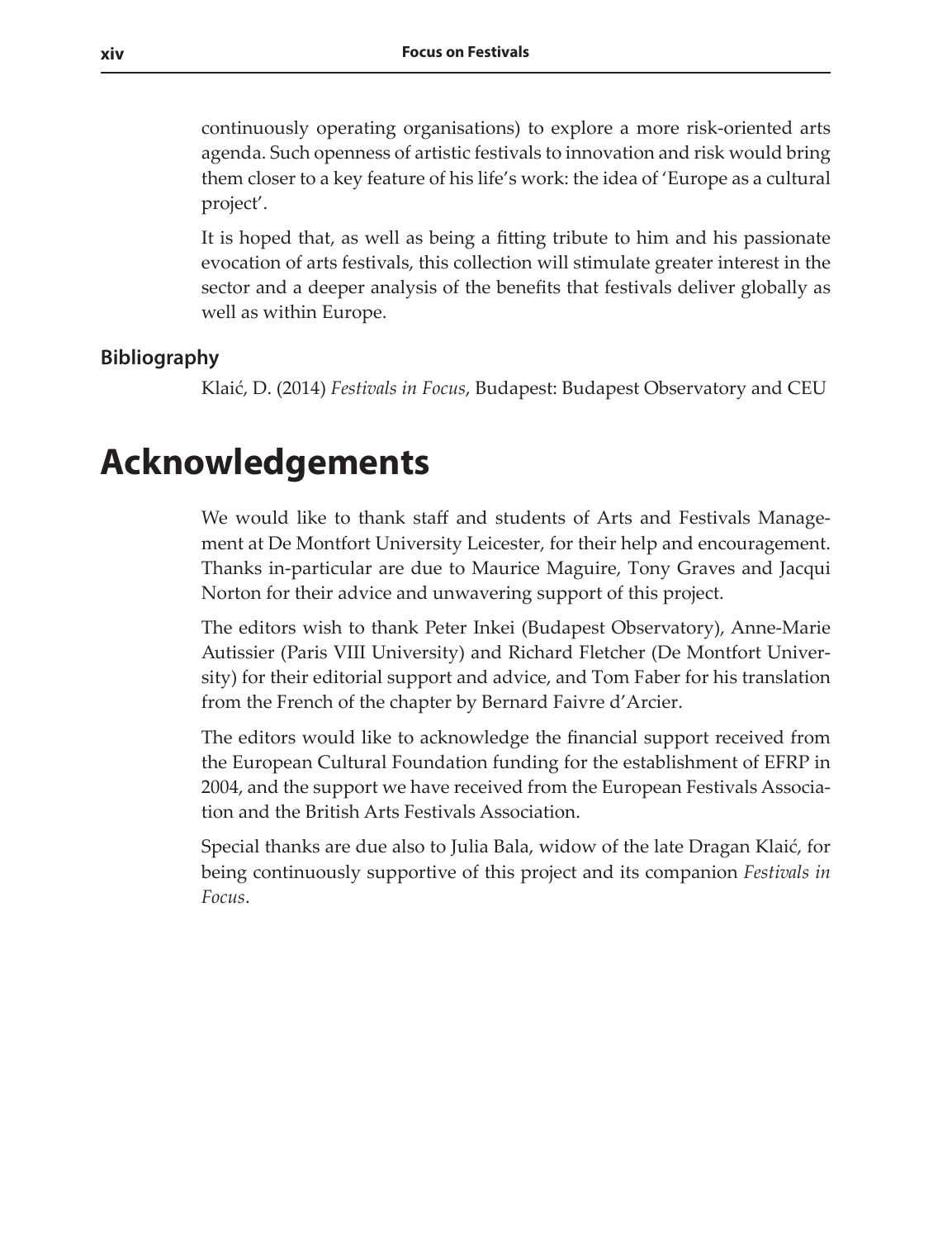## **Introduction: focusing on festivals**

### Chris Newbold, Jennie Jordan, Franco Bianchini and Christopher Maughan

In focusing on festivals it is our intention in this introduction to reflect and illustrate the diversity of thought, themes and theories that have emerged from the variety of case studies in this book. Even though festivals have probably been a part of people's experience since human interactions began, their academic study is still in its infancy. Indeed as a relatively new area of critical endeavour, which has yet to find its own language and voice, its researchers are drawing on a wide range of academic approaches from anthropology, sociology and policy analysis (for example, Giorgi et al's, (2011) discussion of festivals as part of the cultural public sphere and Quinn's (2010) work on the policy implications of urban arts festivals), to management theory and economics, in order to shed light on this new field (as discussed in Getz, 2012). This collection is consequently eclectic and broadly based, including contributions from festival organisers, event managers, academics and cultural and community activists. As the case studies in this book illustrate, festivals do not take place in a vacuum, they are the result of a range of social and cultural pressures, organisational and management decisions, and artist and audience expectations. Attending a festival may well be a liminal, 'time out of time' experience for the participants. However for the organisers it is the result of a series of negotiations and actions, within the context of the wider political, economic, social and cultural climate. It is this core understanding that informs the contributions in this book.

*Focus on Festivals* is divided into four sections, reflecting what we have identified as the major areas of interest for academics, organisers and students of festivals.

- $\blacklozenge$  In the first section, there are broad issues and perspectives such as festivalisation, sustainability and the role of festivals as part of the 'public sphere'.
- $\blacklozenge$  In the second section we identify issues concerning leadership and management in the sector, such as entrepreneurship, experiences, volunteering and iterative management practices.
- The third section, on festival impacts, looks at potential effects on urban change, culture in a broad sense and the arts more specifically. We focus particularly on community festivals looking at diversity, multiculturalism and issues of identity and place.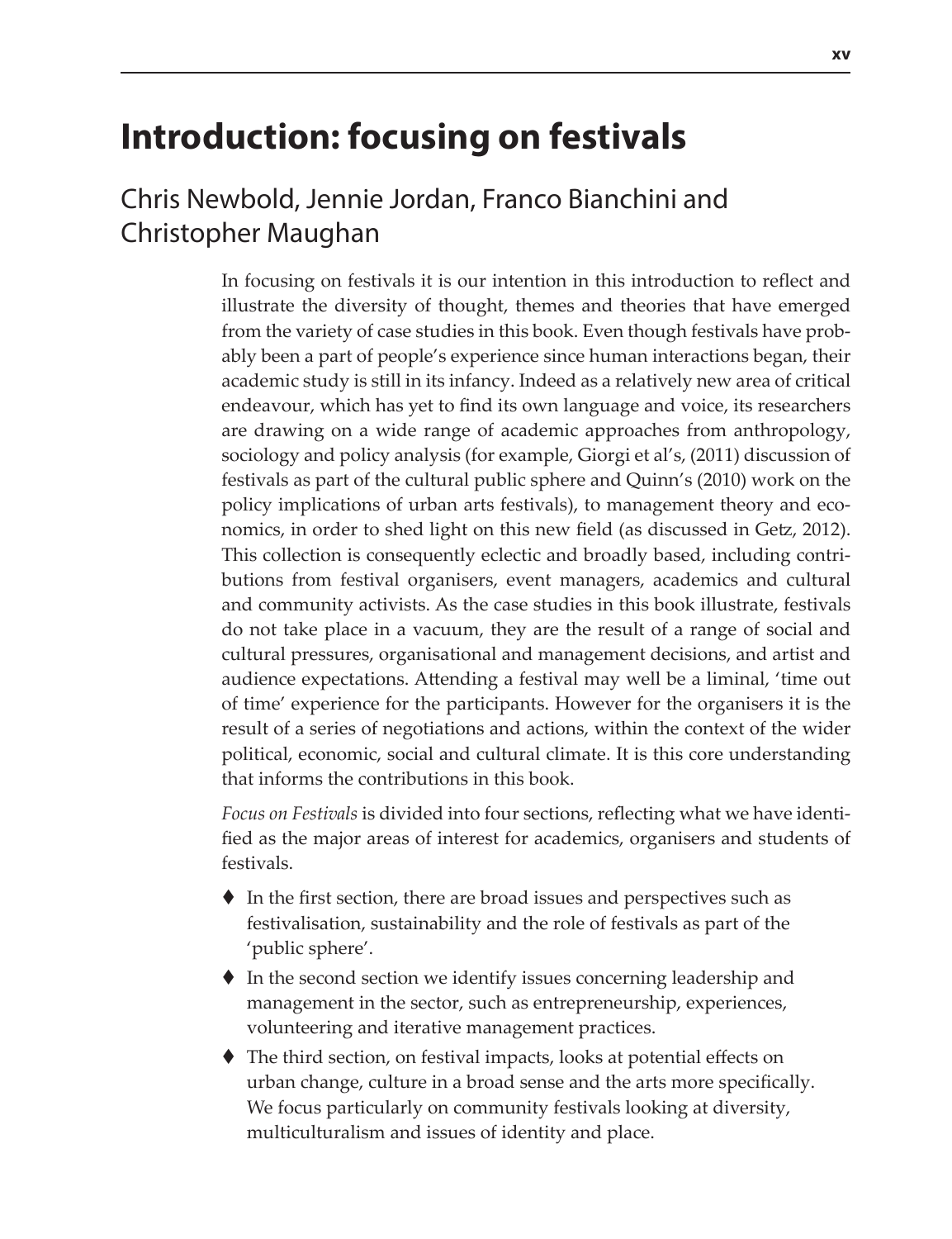The final section examines issues including the future of festivals within the network society, transnational identity and citizenship, and trends which may undermine the important role of festivals as a critical force.

Each of these aspects has their own sets of debates, issues and theories that are illustrated by the case studies and discussed in the introductions to the four sections. This book does not aim to provide an exhaustive explanation and examination of each of these. Readers can amplify for themselves through using the extensive bibliographies. The book rather aims to provide the reader with an indication of the breadth of material that can be applied to contextualising and understanding contemporary festivals in Europe.

Clearly, as this book will demonstrate, there are as many different festivals taking place in Europe as there are definitions of what a festival is. As we are focusing on contemporary festivals in one part of the globe, our definition will inevitably be skewed from the outset. There is always a danger when trying to define festivals of creating a taken-for-granted notion of what a festival is or should be – one which will certainly only ever be partially true. Having said that, it is incumbent upon a text such as this to at least try and establish some shared characteristic features, by which we can say that the events we are describing are worthy of our festivals focus and whether takenfor-granted notions are as sensible as they seem at first glance.

Given their complexity and eclectic nature, it is useful to ask why the study of festivals is important. Understanding and developing a festivals' typology is a prerequisite for achieving a systematic engagement with the festivals sector. Within this book, readers will find examples of festivals that are primarily civic in nature, with values that prioritise community self-celebration; other festivals that place artistic promotion and development at their core; and others that exist principally for profit (Jordan 2014). From a policy perspective, each of these types may be more or less integrated into national or local, urban or cultural policies and may be more or less successful in its own intrinsic or in others' social and political terms (Olsen, 2013).

Embedded within these types are a wide range of potential measures and features that reflect the core aims of each festival. These include the extent to which a festival is: a source of artistic innovation and vitality; transformative (e.g. through educational work); a moment of ambiguity and challenge to the status quo; a source of impacts (which may be cultural/political/ social/economic/environmental); a source of local cohesion/pride/identity; a mechanism through which to achieve a change in city/regional identity and to market a locality; an investment in improving the quality of urban life; a project focused on advancing cultural democracy; a way of mobilising new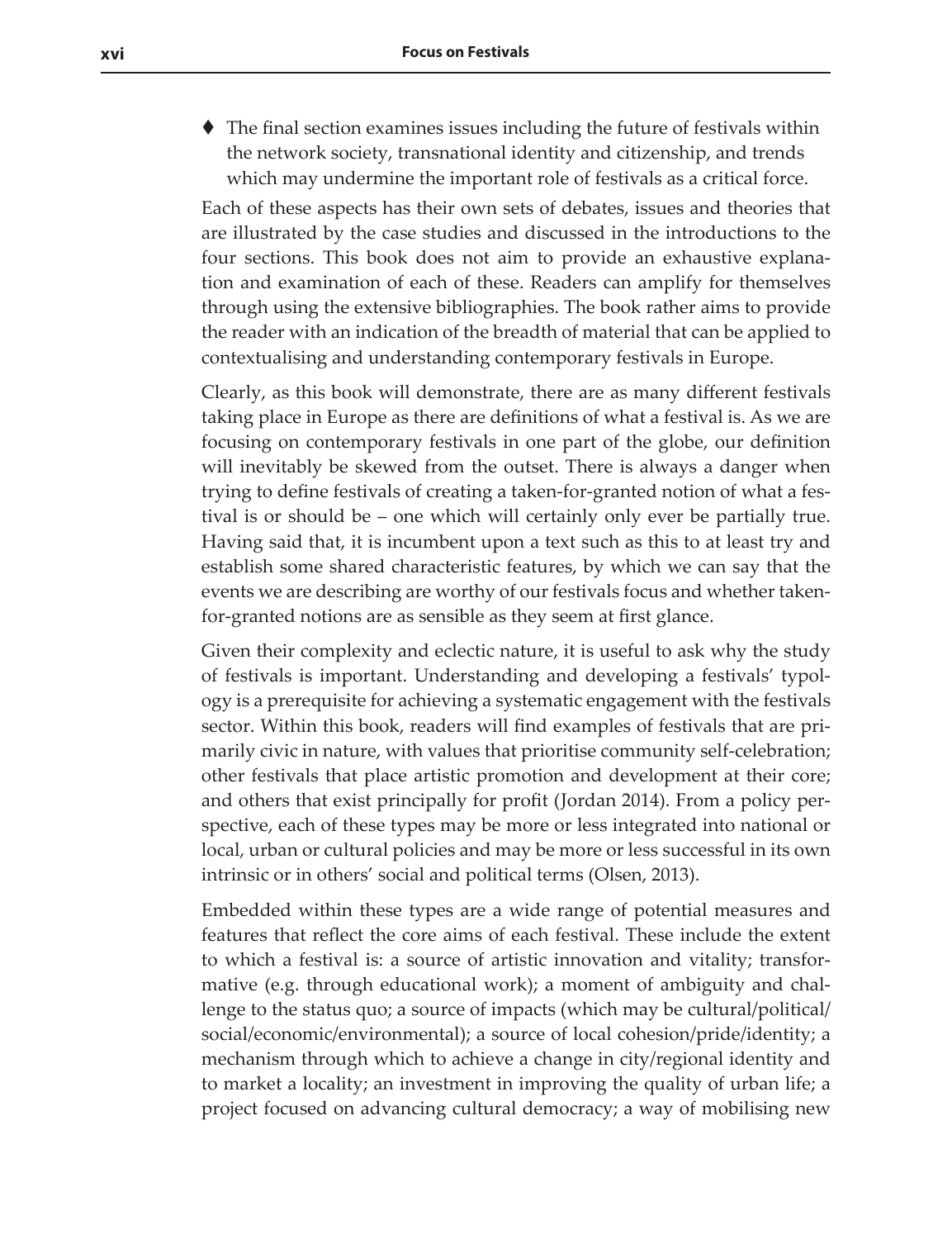audiences and/or new partners and stakeholders; a source of entertainment/ delight/social networks; a platform for developing intercultural dialogue and intercultural competence; and for achieving change in local and European citizenship/consciousness.

For many people festivals are first and foremost social activities. They serve purposes rooted in collective experience and are part of group living. They are events which punctuate the calendar; they are often short term, a day to a month in length, with a few notable exceptions. They are 'public facing', embedded in social and cultural life, and a 'festive' experience. Activity within festivals tends to have a creative/performance/ritual dimension to its content. They may be formally cultural or commercial (although these are not mutually exclusive) in their outlook and they must attract an audience, who in every sense are equal participants in some or all of the festive activities. The festival experience can be an oppositional one and it should not be banal, trite or trivial. For Pieper, festivity lies in the contrast both to everyday life in which we undertake useful work and to the uselessness of the activity. "To celebrate a festival means to do something which is in no way tied to other goals" (1999: 9). Key to our understanding of a sense of festivity is the disruption of the normal. For many, a festival is a rite of passage in their own personal development and whilst attendance at an arts festival is rarely liminal in its full sense, a deeper understanding of festivals' liminal (Turner, 1987) or life changing/challenging impacts could have significant implications for cultural managers and on policies on programming, management and marketing.

The ancient origins of festivals are often associated with moments of intensive consumption of meat at times of abundance, providing a protein rush leading to mad hedonism, moments of abandonment, the mocking of authority, spectacle, feasts for the senses and aesthetic indulgence. Intensity underlies all these elements. Much of the work on festivals in society historically has been anthropological in its understanding, with rituality at its core (see Bahktin's (1984) seminal work in this area, for example). For anthropologists, festivals are analysed for the functional role they play for societies and groups, providing markers of transition, reaffirmation of status and beliefs, and moments of release. Suffice it to say that the above is only a starting point for thinking about what makes a festival. Readers will inevitably develop a 'thicker' typology as they proceed through the book.

It is obvious that for millennia, festivals have taken place around the globe. However, it may be argued that the 'professionalisation' of the festivals sector began to happen in Europe around the middle of the last century with the emergence of the 'arts and culture' festivals of *Edinburgh* (1947), *Avignon*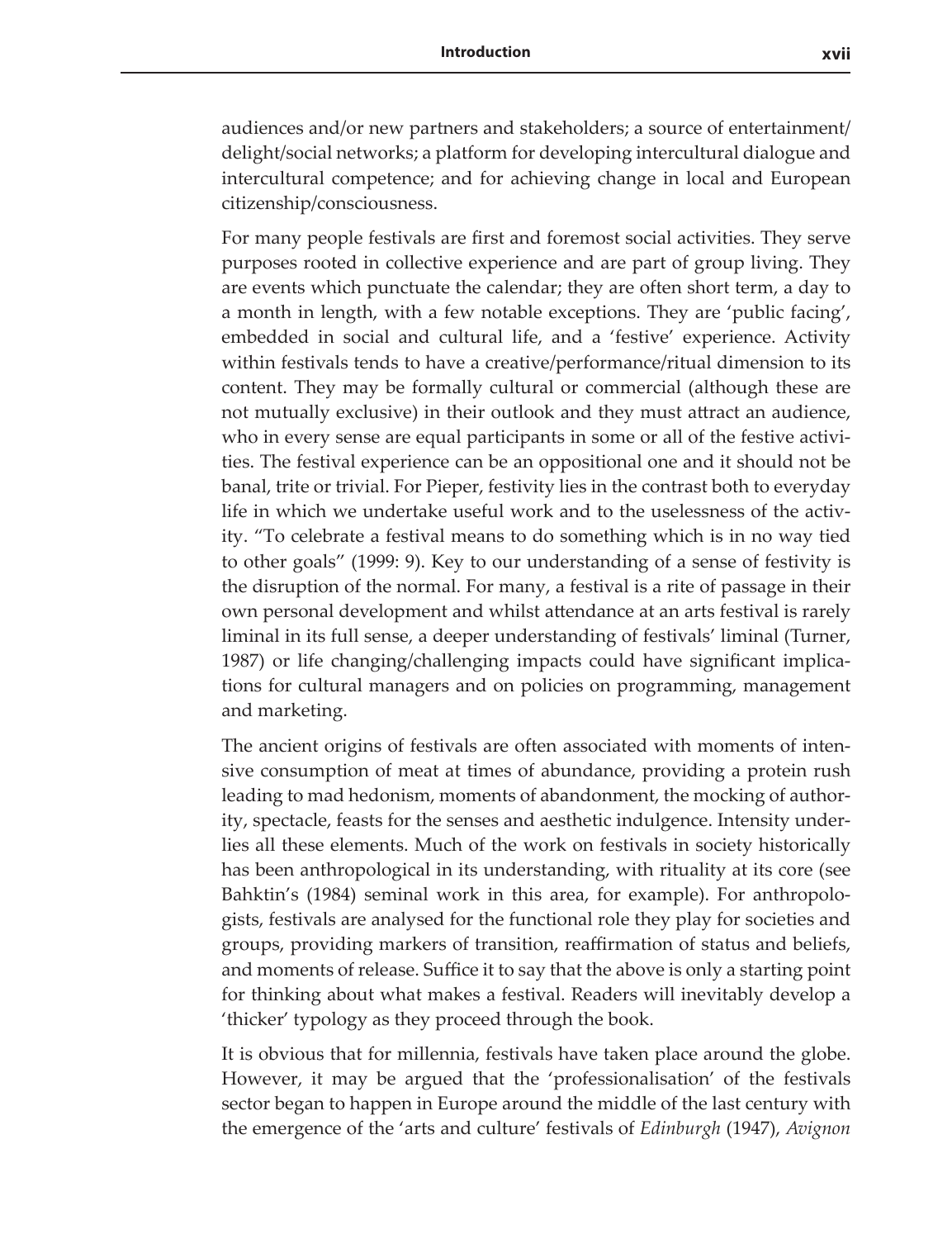(1947) and a heightened awareness of the role of culture in contemporary society in rebuilding Europe after two World Wars. The austerity of the late 1940s and 1950s gave way to a period of great economic growth and social change, and alongside that the development of a cultural infrastructure across Europe. Festivals too became a more familiar part of the landscape, and a career path for cultural professionals began to be made possible through organisations such as the Arts Council of Great Britain, established in 1946, and the development of arts management training courses in the UK and other countries in Western Europe from the 1970s.

Professionally organised expositions and exhibitions, such as *The Great Exhibition* in London in 1851, had been very popular across Britain, Europe and the United States in the nineteenth century. These had been celebrations of industrial achievement, technical and scientific advancement and artistic endeavour. The devastation of two World Wars and the arrival of the mass media and the cultural industries resulted in audiences no longer being drawn to demonstrations of a nations' manufacturing prowess, but rather to its cultural products. The development of cultural festivals such as *Edinburgh*, *Cannes* and the *Berliner Festspiele* can be seen as part of this process.

The development of festivals in Europe from the end of World War Two can be identified as emerging through a number of clear phases. The first period could be defined as 'the age of reconstruction'. This phase, beginning in the late 1940s, was focused on an 'arts for art's sake' notion of cultural policy. The emphasis was not only on the reconstruction of European cities and their cultural facilities after the damage of the Second World War, but also on moral and civic reconstruction. Cultural policies in this period focused on high culture and the main aim was to 'raise' the cultural level of the population through a process of 'democratisation of culture'. The arrival of commercial television, radio and pop culture were all seen as a threat to high cultural standards. This was also the era of the developing Cold War and of the separation of the liberal democratic, capitalist West of Europe from the Communist East. Festivals became important as a counterweight to this process and one of the few ways of brokering East/West dialogue. Artists and other 'cultural ambassadors' were the only people, other than sportsmen and women, to breach the Iron curtain at that time. The re-starting of a cultural dialogue between Eastern and Western Europe was indeed part of the mission of the *Edinburgh* and *Avignon* festivals.

Some festivals in the late 1960s and the 1970s reflected a new phase. They became community-focused and/or explicitly political, and forums for symbolic resistance, an expression of the developing oppositional youth culture and radical movements of that era (including feminism, gay and ethnic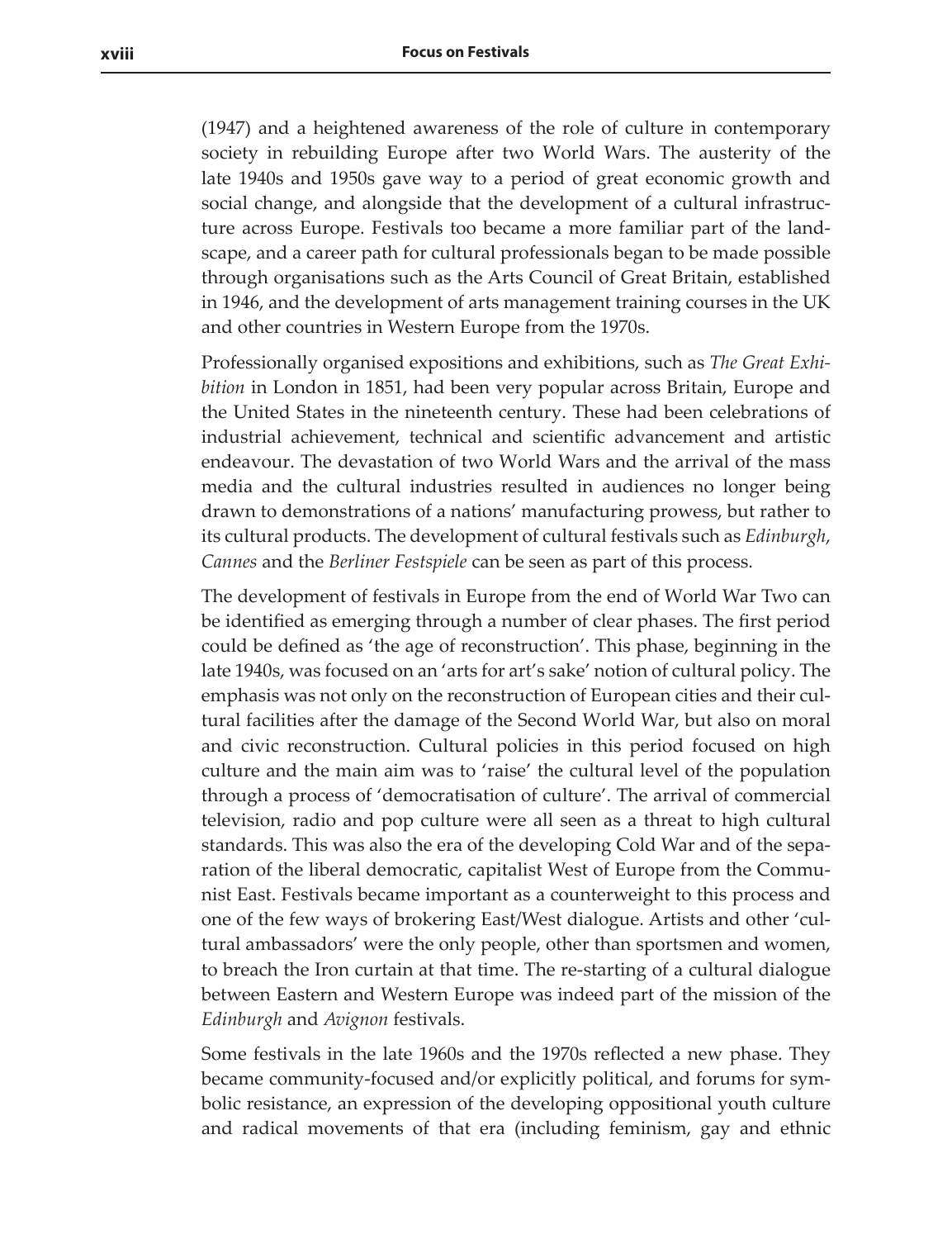minority activism). A new generation of artists working in social contexts (including deprived neighbourhoods, schools, prisons and factories) was instrumental in the development of these events. Socially engaged artists became known by different names in different European countries (e.g, community arts in Britain, *Sozio-Kultur* in Germany, *animation socioculturelle* in France) but they all shared a belief in the revolutionary potential of involving ordinary people in the artistic process. There was in this age a strong emphasis on participation and a shift from 'democratisation of culture' to 'cultural democracy' which, for many socially engaged artists, would encourage people to recognise their condition of subordination and oppression, and would start a process of radical social and political change. Festivals took over whole cities and emblematic spaces (the free festivals held in Windsor Great Park in England in 1972-74, for example). Symbolically occupied city spaces, incorporating street theatre, open air performances, political rallies, all gave access to the city centre to the poorer classes living in the outer areas of the city. Clearly in this era there was a widening of the definition of festival culture, which came to include circus, mime, popular music and films shows, many of which were free and open to all comers.

In the late 1980s and during the 1990s another phase was consolidated. This had a more commercial and economic development orientation, characterised by the greater involvement of the private sector, which recognised the potential for aligning their business with the PR possibilities of festivals with a captive audience or other opportunities for business development as sponsors. Local authorities also became increasingly interested in festivals as vehicles for urban regeneration, to respond to the process of de-industrialisation and economic restructuring in cities including Glasgow, Liverpool, Birmingham, Hamburg, Rotterdam, Lille, Bilbao, Barcelona, Turin and Genoa. Festivals during this phase became increasingly part of tourism promotion and city marketing strategies, aimed at attracting increasingly mobile capital, businesses and skilled personnel.

Alongside such macro developments, festivals have become a focus for differentiating between individuals and communities in terms of physical, intellectual, cultural and emotional access. Bourdieu explains the relationship between social class, educational achievement and cultural taste, as being instilled through socialisation, particularly upbringing and education. Taste is exhibited as well as reinforced by the festival environment, in which audiences can signal their understanding of the rules of a particular cultural field, which Bourdieu (1984) calls *cultural capital*. The link between class and cultural consumption may have weakened amongst younger generations as a result of newer forms of distribution, but familiarity with particular genres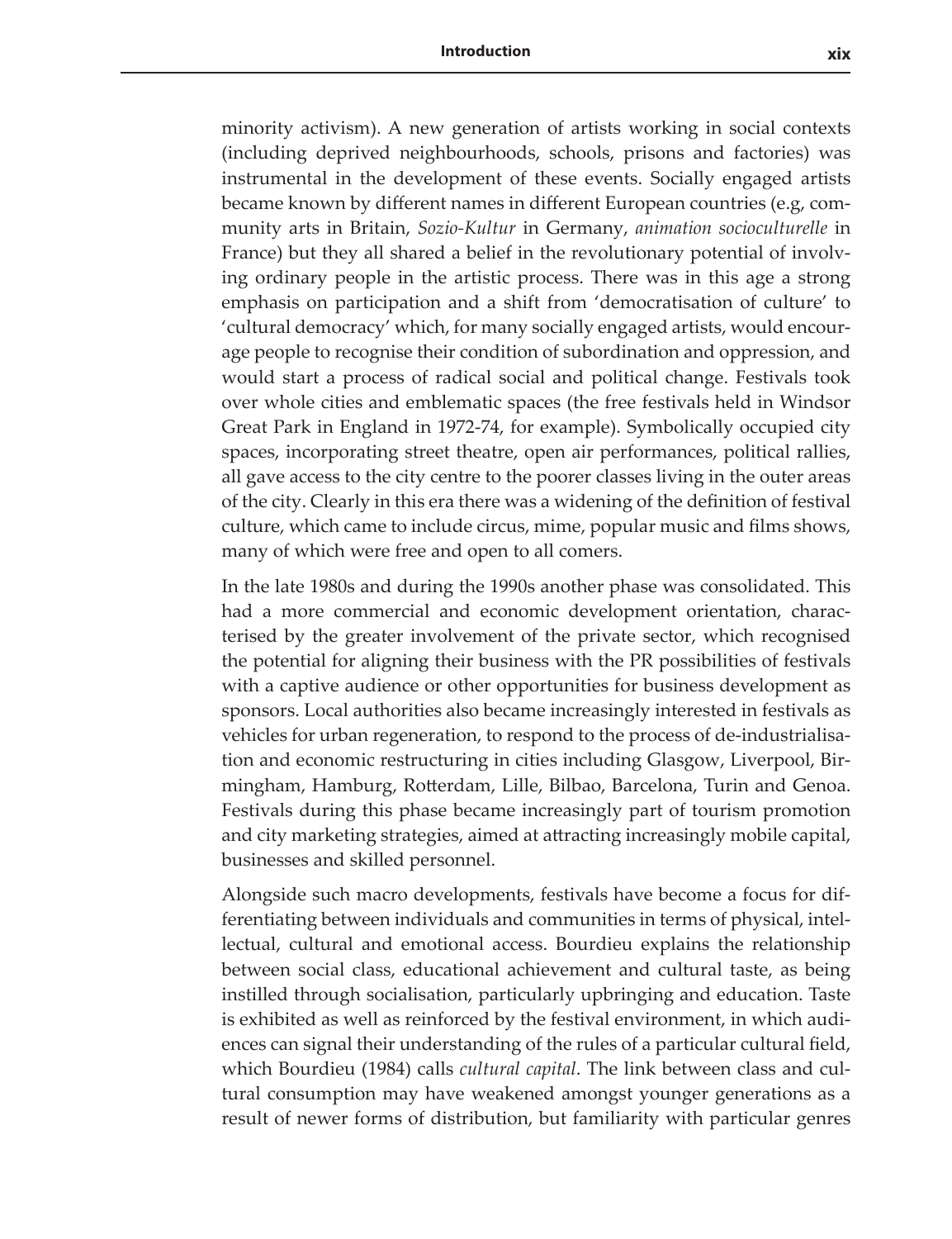reinforces the bonds amongst social groups. Festivals that promote particular art forms are an essential element in reinforcing and developing taste and therefore of reinforcing tribal identities, a factor that sponsors utilise to establish their brands. Understanding more about festival audiences and their decision-making would sharpen marketing and communication.

Alongside this we have already noted the increased professionalisation of the sector. The professionalisation process can strengthen a festival and its future but equaly it can lead to risk aversion and self-censorship by all festivals, especially those which become reliant on sponsorship with the constraints that this can impose. Key questions are: does sponsorship influence programming and decision-making? And will increased reliance on sponsorship lead to more and more similar festival offerings?

Another management issue that is receiving more attention is the sector's reliance on, or exploitation of, volunteers and increasingly internships. Festival organisations are more dependent on casual staff than many other cultural institutions, especially those which are building-based. Part of the explanation may well lie in their history, that of being community or artist-based organisations, but there are also managerial issues, as the festival organisation may have to expand rapidly from a small group of employees (four or five is typical and which may include paid, casual and unpaid staff) to a very large group (several thousand) when the event commences.

The model has become more complex with a mixture of communities of taste and the increasing influence of the urban regeneration, tourism and economic development agendas. This ultimately has led to a post-millennial emphasis on economic impact. Following the economic crash of 2007-8 festivals have had to redefine their relationships with the state, local authorities and the public. In some cases, artists began to take charge themselves, with the emergence of anti-elite, live art, cutting edge art forms, aimed at arts graduates and the informed public. Some festivals have responded to new technologies by becoming immersive, one example being *In Between Time* in Bristol.

This being said, it is clear that the influences of previous historical periods still remain and are reflected across Europe's festivals' calendar. Thus, there are many high culture festivals of the 1950s model, exemplified by *Avignon* and *Edinburgh*, that are now joined by the members of the European Festivals Association, which includes events in *St Petersburg* (Russia), *Valletta* (Malta) and *Reykjavik* (Iceland). The radical movements of the late 1960s and 1970s are represented by a wide range of niche festivals e.g. the *Boom Festival* (Portugal) and *Future Everything* (Manchester, UK). Over the same period the number of community-oriented festivals has grown significantly, in part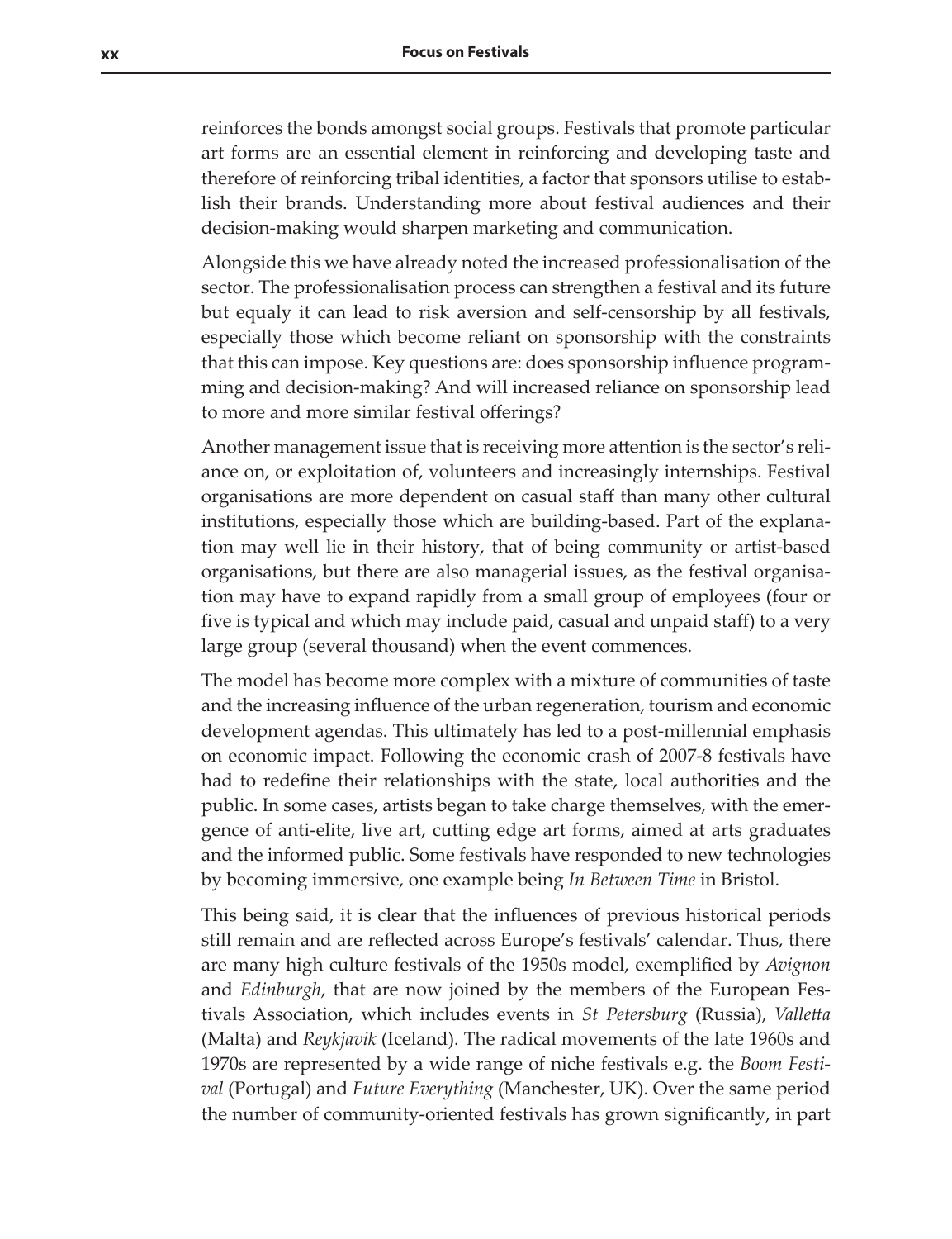under the influence of diasporic festivals, such as carnivals and melas, and other civic pride-based events. Some of the community-based festivals that emerged in the 1970s and early 1980s have become subsumed under the 'city' festivals umbrella. Such changes are partly an indication of how mainstream they have become. These festivals are now used as one of the ways to encourage people back into city centres – as strategic agents of urban regeneration.

A feature of commercial practice that has also emerged is the cloned festival, which is commodified, standardised and with no special relationship with place (examples include *Leeds* and *Reading* Festivals; *WOMAD*; *Sónar*  in Barcelona and 14 cities worldwide). There is a discernible trend towards larger and larger festivals across Europe, especially with the growth of the big greenfield site music festivals and city festivals. There are questions of economies of scale; larger festivals can be more profitable, but as with shopping malls this can also lead to standardisation of the product on offer.

This homogenisation of the festival product, together with co-productions and the impacts of touring companies (and their schedules and exclusivity contracts), has led to a tendency for festivals' audiences to be attracted by large programmes, which focus on big names and on tried and tested performers. The demand and therefore the scope for programming less established artists may be becoming more difficult. From a commercial point of view, this controlled market has negative consequences for some middle scale festivals that may not have the budgets to secure the bigger names and the audiences that follow them. The festivals in this book have responded to this in a variety of ways; by growing in size themselves in order to compete, as in the case of *Flow* in Helsinki, or by producing their own events (often in collaboration with other festivals), or by creating a niche appeal.

Undoubtedly the economic slump has not been all bad for festivals. Indeed much has been made in the popular press across Europe of festivals being 'recession-proof'. This may be journalistic hyperbole, but there might also be some truth in the idea of the 'staycation', the holiday at home, where people are taking more but shorter breaks within their own vicinity, which is ideal for the festival market.

Much will be made in this book of the debates surrounding *festivalisation* and *hyperfestivity*, the multiplication and mushrooming of festivals. This is partially the result of the growing intervention of local authorities into the festival scene, but is also due to the success of the festivals themselves, making them attractive commercial propositions. Economic impact studies and the success of festival leaders in persuading politicians to support festivals for economic reasons has led to the labelling of multiple events as festivals and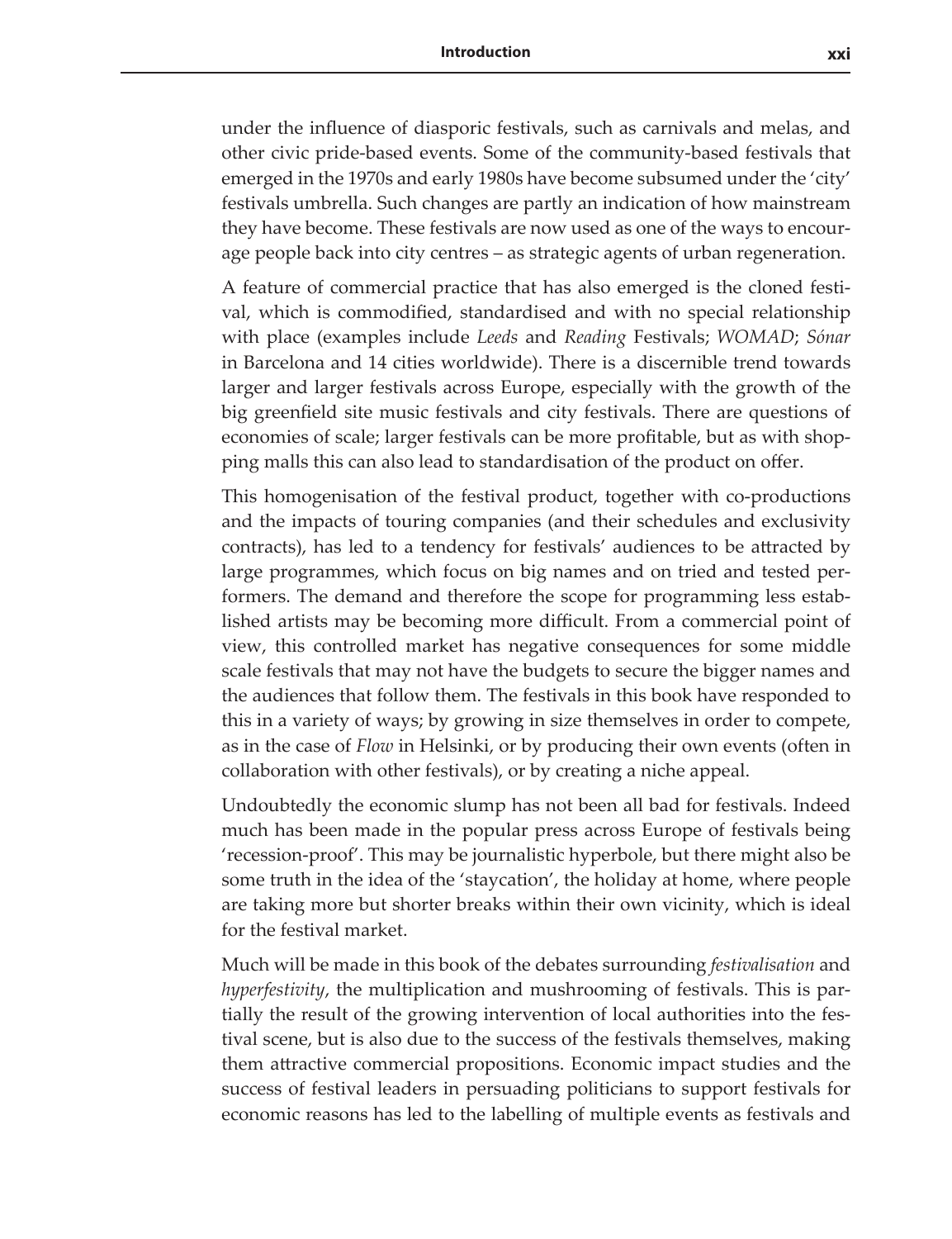the corralling of pseudo-events and pre-existing festivals under the banner of 'festival seasons' or 'city festivals'. There is clearly a debate here about the extent to which artistic visions for cities are being developed and the degree to which they are being integrated into city policies, with festivals in many cases being the lead elements of such policies. Leicester City Council's 2012 Festivals Review and subsequent bid for the UK Capital of Culture title are a recent example of this trend.

Destination tourism is an important aspect of local festivals policy. Festivals provide visibility and this leads to increased media profile and thus potential sponsorship. Festivals are politically popular in particular when they can be demonstrated to contribute positively to the revitalising and regeneration arguments noted above. The possibility of developing synergies between previously unrelated activities, but which may operate as a cluster stimulated by the presence of a festival, is another reason for the adoption of festival strategies. The *Festival international de la bande dessinée d'Angoulême* (FIBD) is a good example of this. There is also an argument that festivals could play a development role in supporting local artists, local productions and in feeding into the generation of local creative industries-style clusters and structures. *Game City Festival* in Nottingham is a good example, where Nottingham Trent University and local games manufacturers are trying to build on a pre-existing industry. Thus festivals can be a stimulus for local policy makers to act on local issues, not only in industrial terms but also socially and culturally; examples of the latter will be found throughout the book. There is an increasing recognition of the strategic role of festivals not only by local government, but by national governments as well.

Another growth area in provision in recent years has been the festival of ideas, not just literary festivals such as those held in Hay-on-Wye in the UK, but also those such as *Cultural eXchanges* held at De Montfort University, Leicester, UK or *The Philosophy Festival (FestivalFilosofia)* in Modena, Carpi and Sassuolo, three cities in the Emilia Romagna region of Northern Italy. In Italy, we find festivals of science (in Genoa), economics (Trento and Rovereto), journalism (Perugia), TV and new media (Dogliani) and creativity (Florence). Such festivals aim to provide arenas in which ideas can be encountered and exchanges of opinions and thoughts are encouraged. In Italy it could be argued that the decline in the quality of national TV has led to festivals providing opportunities to meet others who want to debate serious topics.

This type of festival activity brings to the fore the notion of festivals as providing a kind of 'public sphere', a place where the 'conditions of argument' would be such that a 'reasoning public' could debate issues free from the influence of power, traditional authorities or dogma (Habermas, 1974). The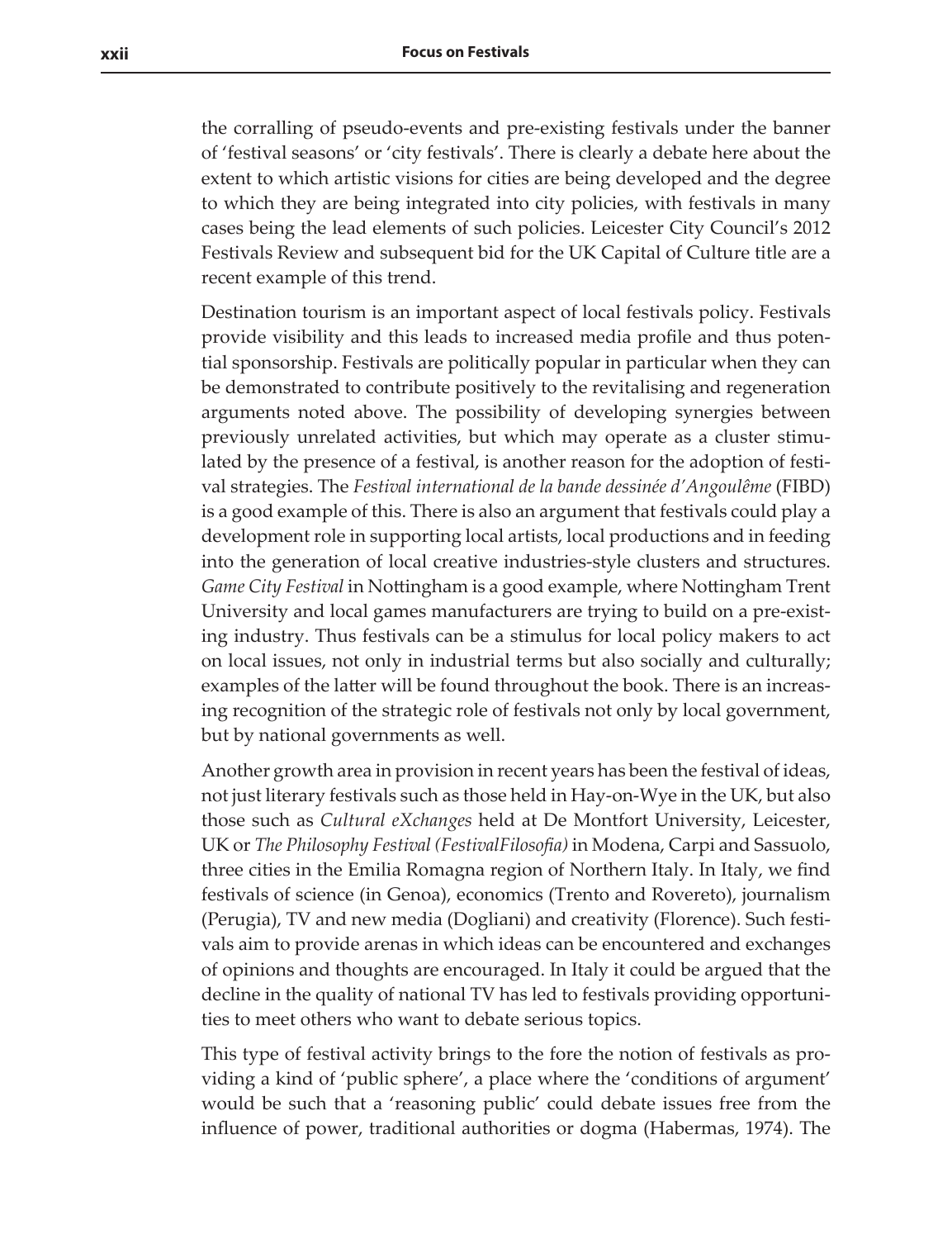notion of the public sphere is an ideal, but one which allows us to examine the role of festivals outside of the 'entertainment paradigm' and consider their wider role in society. It could be argued that, whilst they are not called festivals of ideas, many of the examples in this book do engage with contemporary political and philosophical debates through the work that they produce and exhibit, the spaces they create for informal public engagement, and the development of their art forms, as well as their more direct involvement in urban public policy. One example is the *Mladi Levi* festival in Ljubljana, discussed by Nevenka Koprivšek (the festival's artistic director) in Chapter 10. Another important example is the *London International Festival of Theatre (LIFT)*, which since its foundation in 1983 has explored the power of theatre as a global force for change (De Wend Fenton and Neal, 2005).

This is clearly understood by organisations such as *Festival Republic*, who use their major festivals (*Latitude* and *Reading/Leeds*) in order to generate an awareness of green issues and actively encourage sustainable living during the festival, through their sustainability co-ordinators and their partnership with Julie's Bicycle. This organisation works to improve understanding of the impact of arts practice (not just festivals) on the environment. Festivals can provide a good way of integrating messages about individual and collective responsibility within the context of an event where the audience is potentially more relaxed and open to such discussions. The popularity of the Greenfields, Healing Fields and Alternative Technology camps at *Glastonbury Festival* (UK), the 20,000 volunteers at *Roskilde*, the environmental values of *Sziget* (Budapest, Hungary) and the Green Operations Europe or GO group (based in Bonn, Germany) are testament to the powerful impacts that festivals can have on audience's engagement and commitment to cleaner and more sustainable ways of living.

This engagement with festivals and the public sphere is taken up further in Chapter 3 by Monica Sassatelli. But this whole debate raises questions about the social impact of festivals and the extent to which a single liminal experience can change the opinions and behaviour of the participants. Is it more realistic to expect that festivals have to present several editions before they can induce change in their audiences and other stakeholders?

The management and leadership of festivals also feature strongly in this book. As has been stated, we are in an era of the professionalisation of festivals. Festival directors may stay in post for a number of years/seasons and festival management may therefore become an iterative process, each festival learning and developing from the last, much as an artist develops a piece of work. Many festival leaders come from art form backgrounds and bring elements of reflexive practice to their organisations.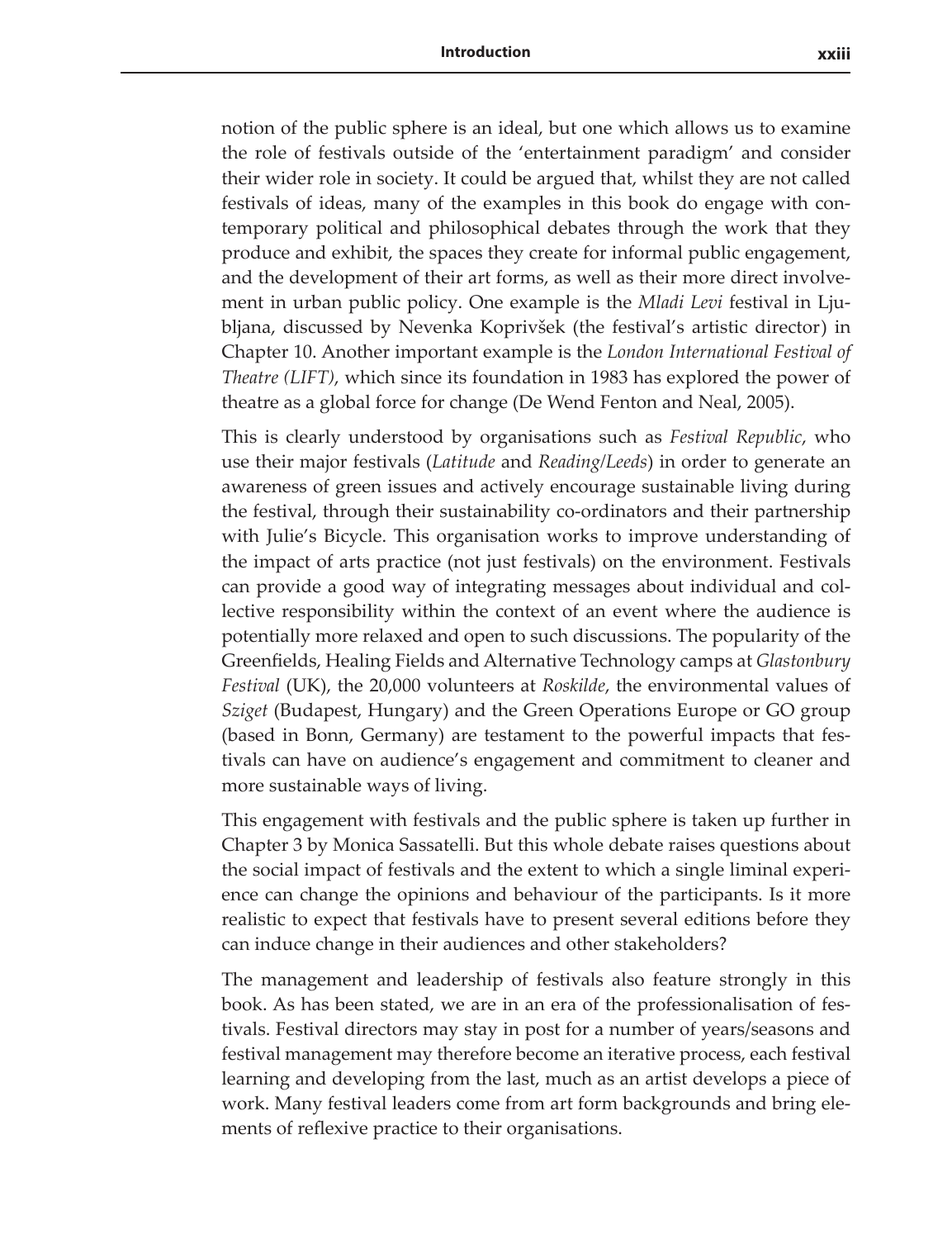It could also be said that festivals are outside of some of the laws of business management. Theirs is a very entrepreneurial way of working. They often lack a secure relationship with their audience and may also lack secure access to income streams either from the public sector or from ticket income, so many now rely on commercial sponsorship - a precarious basis for any creative organisation at the best of times. Organic growth is also a feature. Festivals have not been created fully formed. They evolve and change, adapting to changes in economic climate, cultural trends and audience demands. However, they are often driven by the obsessions and passion of the people who start them and managerially reliant, it could be argued, on self-exploitation and enthusiasm. Adizes' (2004a, 2004b) organisational development model is useful here, as it can be applied to the various stages of an organisation's lifecycle. Indeed one of the aspects of festival development we have already alluded to is the movement over the decades from dependence to independence to interdependence, the first state representing the reliance that some festivals have on local authorities.

Festivals exist in reality, but also in a parallel virtual world. Digital networks are vital to festivals, since the virtual world provides more opportunities for global reach and global connections. The overcoming of the local/global dichotomy, what Robertson (1997) calls 'glocalization', 'the simultaneity -- the co-presence --- of both universalizing and particularizing tendencies' is an important theme in this book and features many times in each of the sections. Many festivals may be locally derived but they are also internationally orientated. It is the proud boast of many festivals that they bring international artists to their event. The pressure we have alluded to earlier of providing 'big names', standardised formats, touring artists, illustrates the global influences on festival organisers, but can festivals also be filters for globalisation, by combining global inputs with local cultures and values? Is there a conscious effort by some festivals to achieve this? Festivals create encounters between the global and the local which challenges and changes both. Thus some of the chapters in this book are able to demonstrate how the local can act back on the global, indeed providing a foil for the perceived effects of cultural imperialism.

Multi-cultural festivals and international festivals such as the defunct *Dublin Festival of World Cultures,* or the *London International Festival of Theatre* (LIFT) deliberately set out to bring together international and local performers, as part of their cultural or aspirational remit. These types of festivals also provide a platform for local artists. Festivals such as Asian melas or Caribbean carnivals are found across Europe and provide an interesting mix of multi-cultural community interest events and imported performers, representing 'home' or 'tradition'. Increasingly there is also a generational dimension to these kinds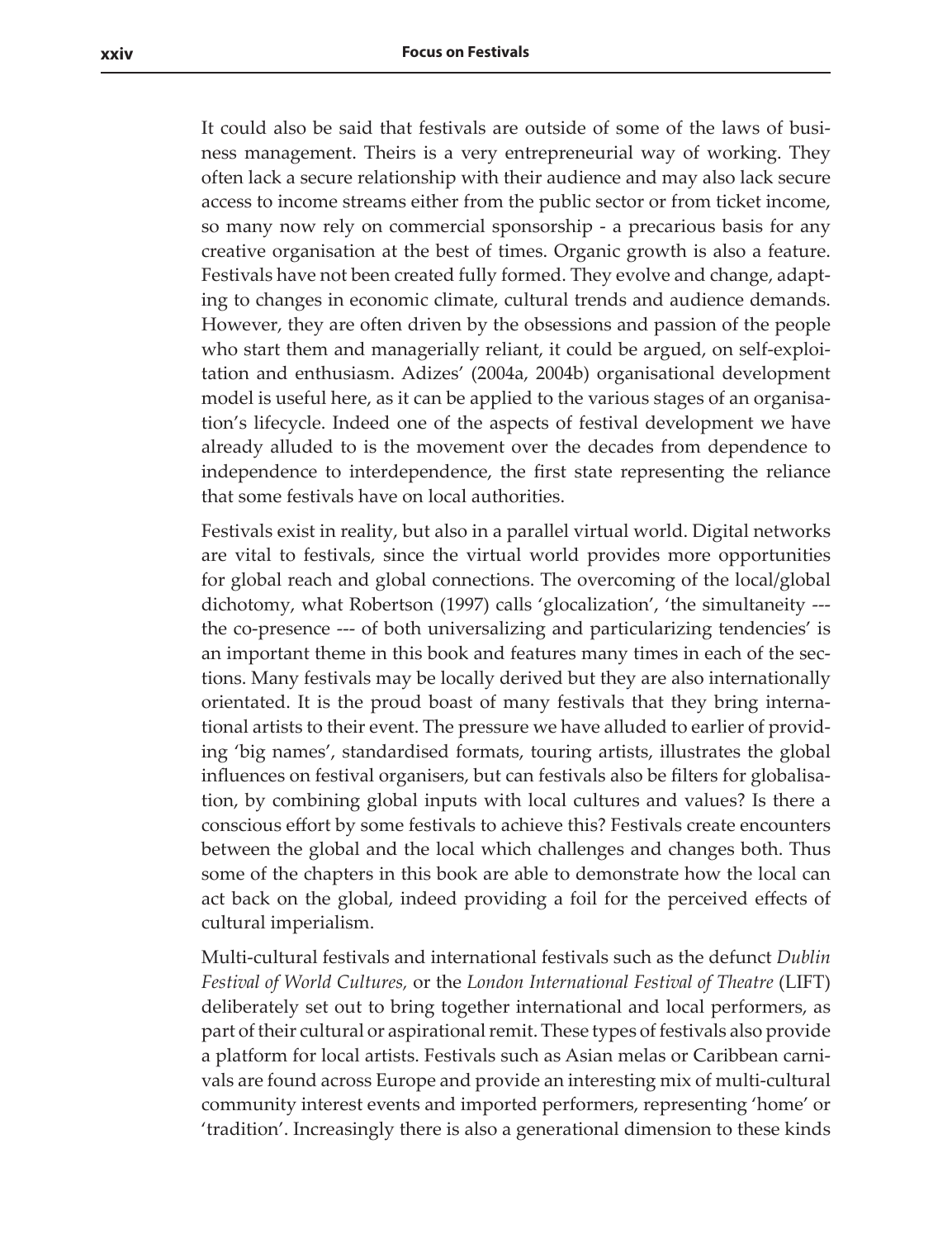of festivals where the second or third generations have closer links to the host culture and want other types of experiences than the first generations who look to such festivals to recall home and traditions. These later generations, especially South Asian youth, look to global styles such as Bhangra or Bollywood dance to be an integral part of a festival's programme. A key question for these types of festivals is to what extent are multicultural festivals becoming intercultural, incorporating in their remit hybrid and collaborative cultural forms and activities? Would intercultural festivals contribute to counteracting racism and xenophobia, and to producing artistic, social and/ or economic innovation more effectively than multicultural festivals? Are the advocates of intercultural festivals in European cities (generally young, often of dual heritage backgrounds) relatively marginalised in urban and cultural policy networks, by comparison with traditional ethnic community leaders (often older men), who tend to favour multicultural festivals?

The development of festivals in postwar Europe also provides an illustration of the growing importance of the cultural economy and of the widespread belief among policy makers that festivals have a major role to play in the tourism industry. Some of the case studies in this book interrogate and challenge these beliefs.

What will become apparent to the reader as they discover the various perspectives and approaches revealed by the case studies in this book, is that the world of festivals is rife with myths and ideals. There are also potent totems and some sacred cows. Each of these will need to be critically reviewed and exhaustively researched. For example, research into audiences is still one of the big gaps. Perhaps because this is a nascent field, a lot of the effects of festivals are presumed, if not distorted in claims made to local authorities or potential sponsors. This book in its aim to turn claims, rhetoric and assertions into research questions and academic debate is only the first step in a grounded discussion of festivals and festival practices.

In short, the focus of this book overall is on the contemporary European experience, and it is designed to provide convenient access to a series of case studies arranged in a 'reader' style in order to allow the book to be accessed in part or whole. As we shall see, the new era of professionalised festivals and mass festival attendance across Europe has brought with it layers of competing interests, from the national to the local, from the commercial to the subsidised, and from the overtly entertaining to the worthily cultural. Europe and the European Union provide an interesting field of study because of the long history of festivals on the continent, the size and scope of the market, the role of EU policy and the power of the European tourism industry, and not only the national but also the transnational nature of the festivals sector.